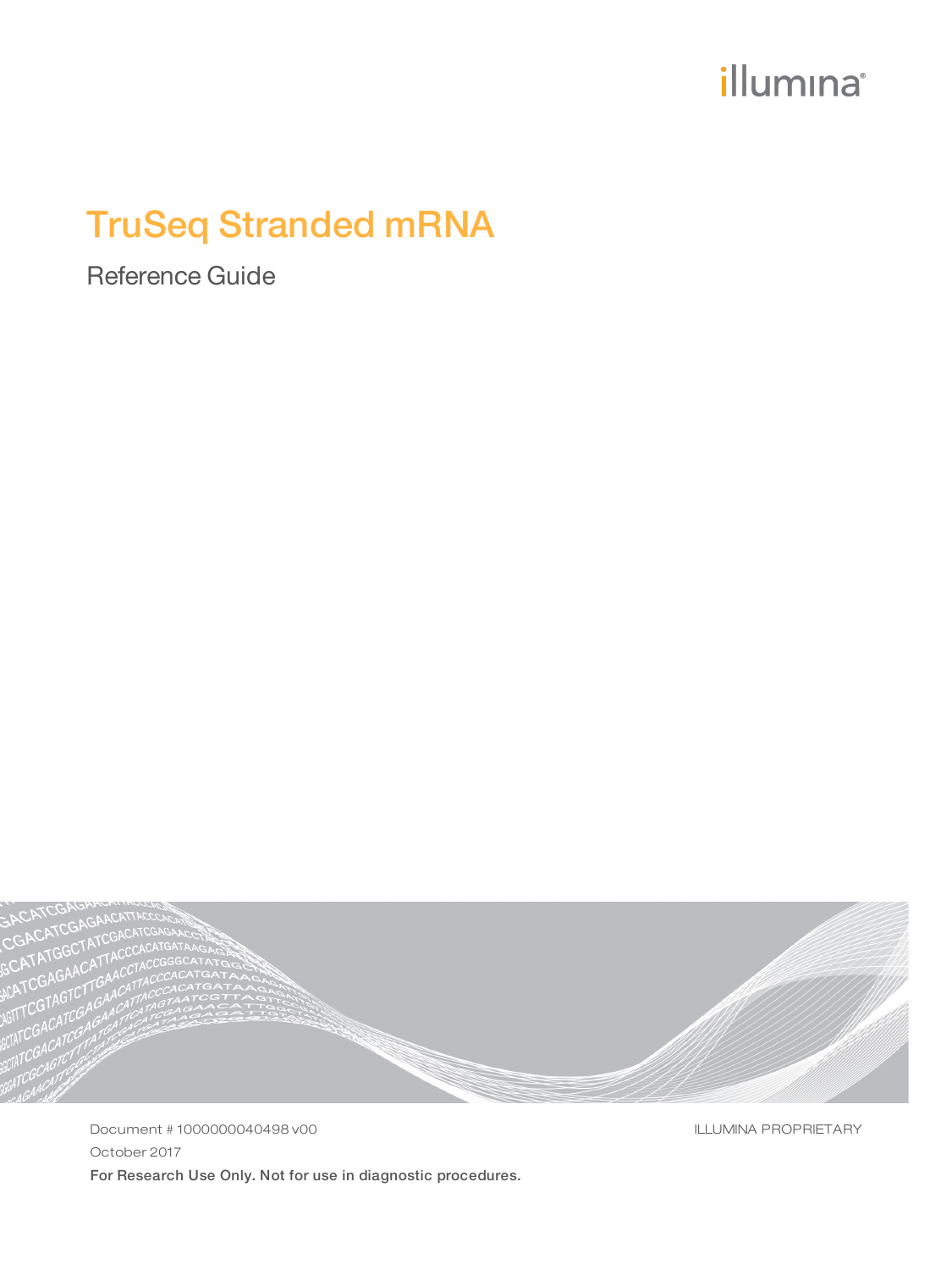This document and its contents are proprietary to Illumina, Inc. and its affiliates ("Illumina"), and are intended solely for the contractual use of its customer in connection with the use of the product(s) described herein and for no other purpose. This document and its contents shall not be used or distributed for any other purpose and/or otherwise communicated, disclosed, or reproduced in any way whatsoever without the prior written consent of Illumina. Illumina does not convey any license under its patent, trademark, copyright, or common-law rights nor similar rights of any third parties by this document.

The instructions in this document must be strictly and explicitly followed by qualified and properly trained personnel in order to ensure the proper and safe use of the product(s) described herein. All of the contents of this document must be fully read and understood prior to using such product(s).

FAILURE TO COMPLETELY READ AND EXPLICITLY FOLLOW ALL OF THE INSTRUCTIONS CONTAINED HEREIN MAY RESULT IN DAMAGE TO THE PRODUCT(S), INJURY TO PERSONS, INCLUDING TO USERS OR OTHERS, AND DAMAGE TO OTHER PROPERTY, AND WILL VOID ANY WARRANTY APPLICABLE TO THE PRODUCT(S).

ILLUMINA DOES NOT ASSUME ANY LIABILITY ARISING OUT OF THE IMPROPER USE OF THE PRODUCT(S) DESCRIBED HEREIN (INCLUDING PARTS THEREOF OR SOFTWARE).

© 2017 Illumina, Inc. All rights reserved.

Illumina, and the streaming bases design are registered or pending trademarks of Illumina, Inc. and/or its affiliate(s) in the U.S. and/or other countries. All other names, logos, and other trademarks are the property of their respective owners.

Limited Use Label License: This product and its use are the subject of one or more issued and/or pending U.S. and foreign patent applications owned by Max Planck Gesellschaft, exclusively licensed to New England Biolabs, Inc. and sublicensed to Illumina, Inc. The purchase of this product from Illumina, Inc., its affiliates, or its authorized resellers and distributors conveys to the buyer the non-transferable right to use the purchased amount of the product and components of the product by the buyer (whether the buyer is an academic or for profit entity). The purchase of this product does not convey a license under any claims in the foregoing patents or patent applications directed to producing the product. The buyer cannot sell or otherwise transfer this product or its components to a third party or otherwise use this product for the following COMMERCIAL PURPOSES: (1) use of the product or its components in manufacturing; or (2) use of the product or its components for therapeutic or prophylactic purposes in humans or animals.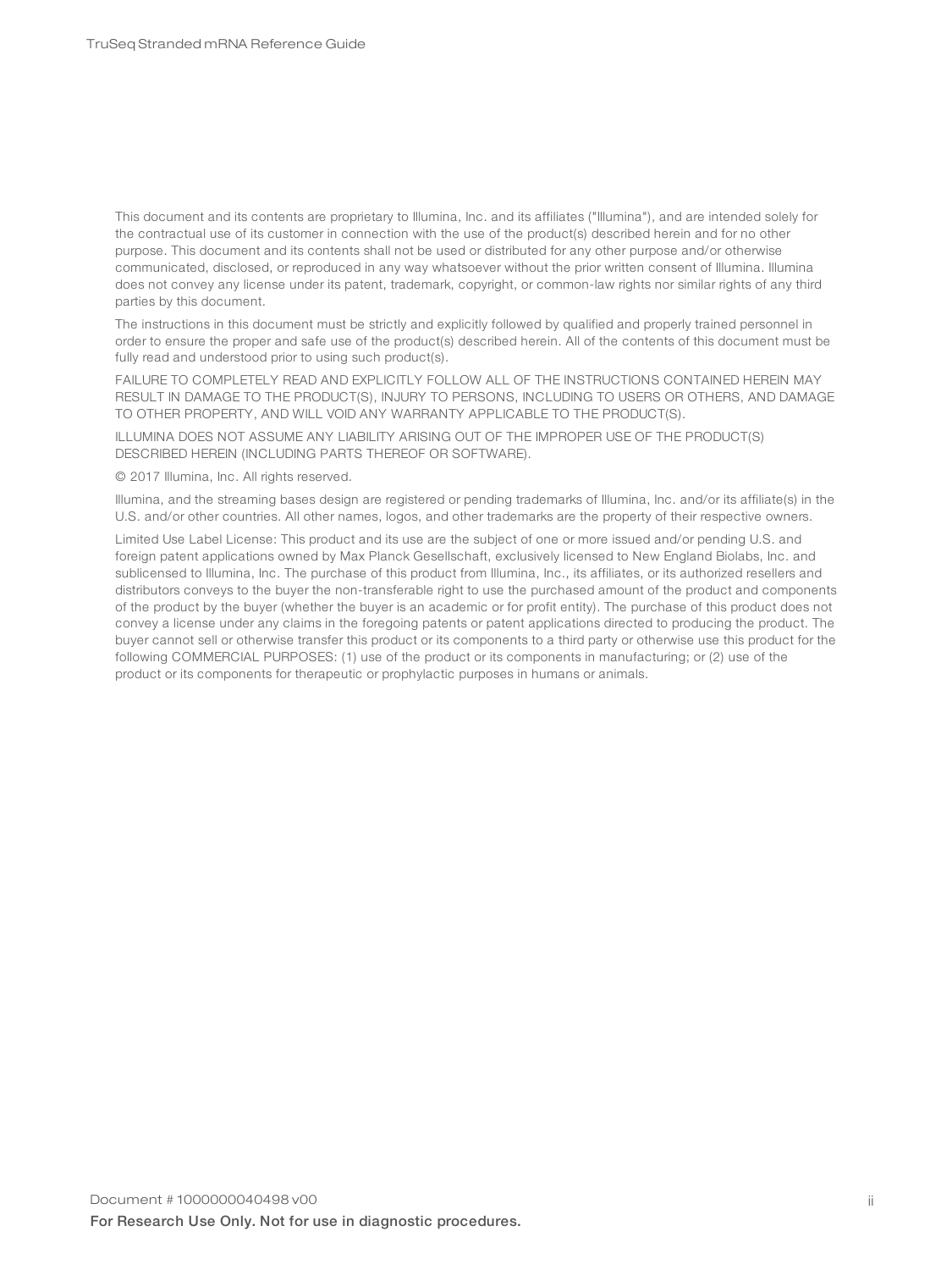# Table of Contents

| 35 |
|----|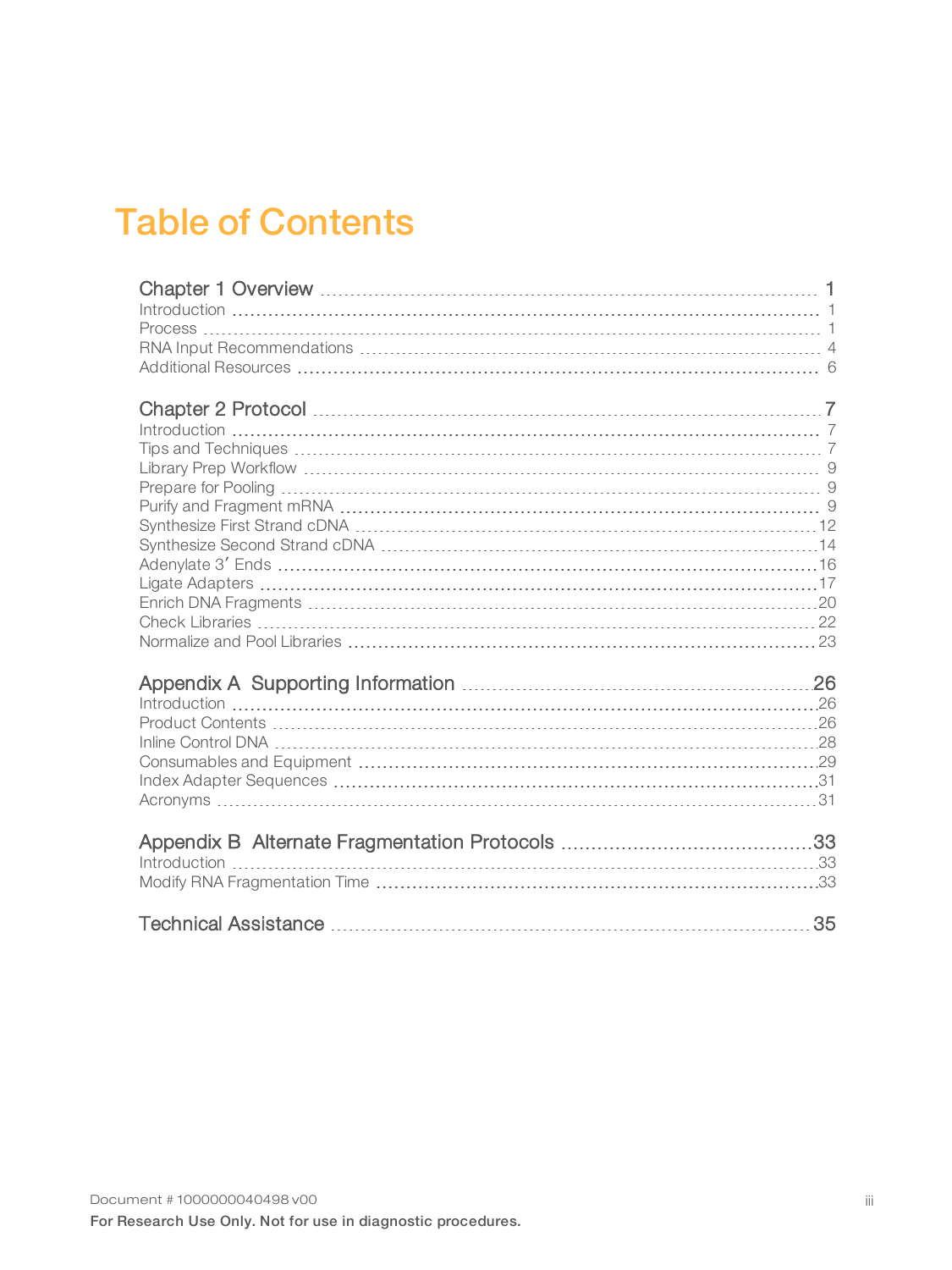# <span id="page-3-0"></span>Chapter 1 Overview

### <span id="page-3-1"></span>Introduction

This protocol explains how to convert the mRNA in a total RNA sample into a library of template molecules of known strand origin using the reagents provided in an Illumina<sup>®</sup> TruSeq<sup>®</sup> Stranded mRNA library prep workflow. The library is suitable for subsequent cluster generation and DNA sequencing.

This library prep protocol offers:

- $\blacktriangleright$  Strand information an RNA transcript
- **EXECT LIBRARY CAPTURE OF SOME AND FIGURE AND ADDED** forms of noncoding RNA that are polyadenylated
- **D** Optimized workflows for processing low sample (LS) and high sample (HS) numbers in parallel
- Inclusive components:
	- **EXECT AT A Library Prep components include library prep reagents excluding index adapters.**
	- $\triangleright$  Index adapter components must be purchased separately. For more information, see Supporting Information on [page](#page-28-0) 26.
	- $\triangleright$  The use of the included In-line Control DNA provided with this kit is optional and requires a custom analysis pipeline. If analysis is not available, omit them from the prep.

The protocol is compatible with no indexing or a lower indexing pooling level. The libraries generated do not require PCR amplification to enable cluster generation, although PCR is recommended in the standard protocol to meet the yield requirements of most standard applications.

### <span id="page-3-2"></span>Process

The following workflow explains how the TruSeq Stranded mRNA Library Prep assay works, how strandedness is achieved, and which read maps to which strand.

### Purify and Fragment mRNA

The Poly-A containing mRNA molecules are purified using poly-T oligo attached magnetic beads. Following purification, the mRNA is fragmented into small pieces using divalent cations under elevated temperature.





### Synthesize First Strand cDNA

Cleaved RNA fragments are copied into first strand cDNA using reverse transcriptase and random primers. Adding Actinomycin D to FSA (First Stand Synthesis Act D mix) prevents spurious DNA-dependent synthesis, while allowing RNA-dependent synthesis, improving strand specificity.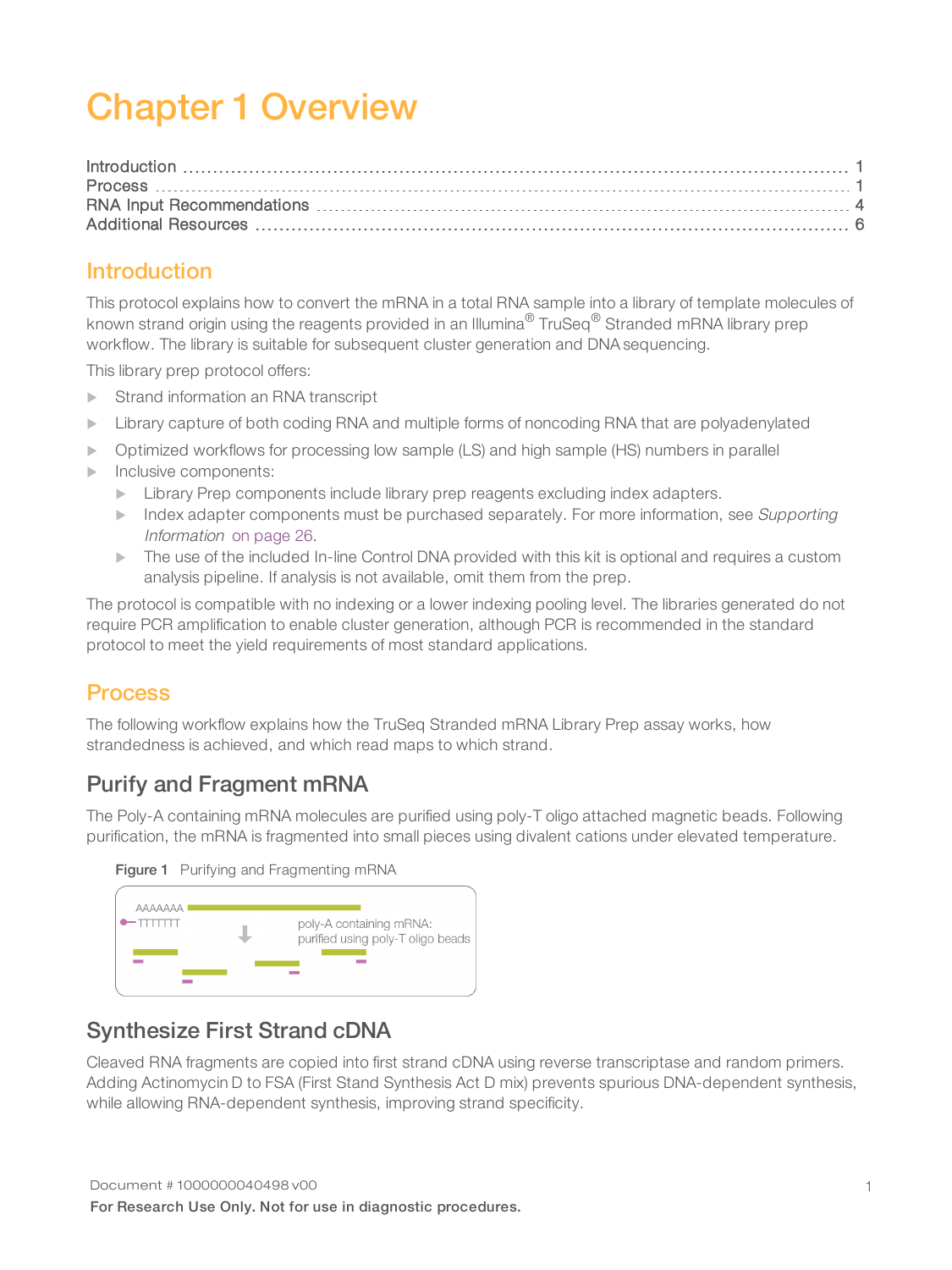Figure 2 Synthesizing First Strand cDNA



### Synthesize Second Strand cDNA

Strand specificity is achieved by replacing dTTP with dUTP in the SMM (Second Strand Marking Mix), followed by second strand cDNA synthesis using DNA Polymerase I and RNase H. The incorporation of dUTP in second strand synthesis quenches the second strand during amplification.



# Adenylate 3' Ends

A single 'A' nucleotide is added to the 3' ends of the blunt fragments to prevent them from ligating to each other during the adapter ligation reaction. A corresponding single 'T' nucleotide on the 3' end of the adapter provides a complementary overhang for ligating the adapter to the fragment. This strategy ensures a low rate of chimera (concatenated template) formation.





# Ligate Adapters

The single-index adapter is shown in this workflow. The dual-index adapter option is not shown in this workflow. Adapter ligation prepares the ds cDNA for hybridization onto a flow cell.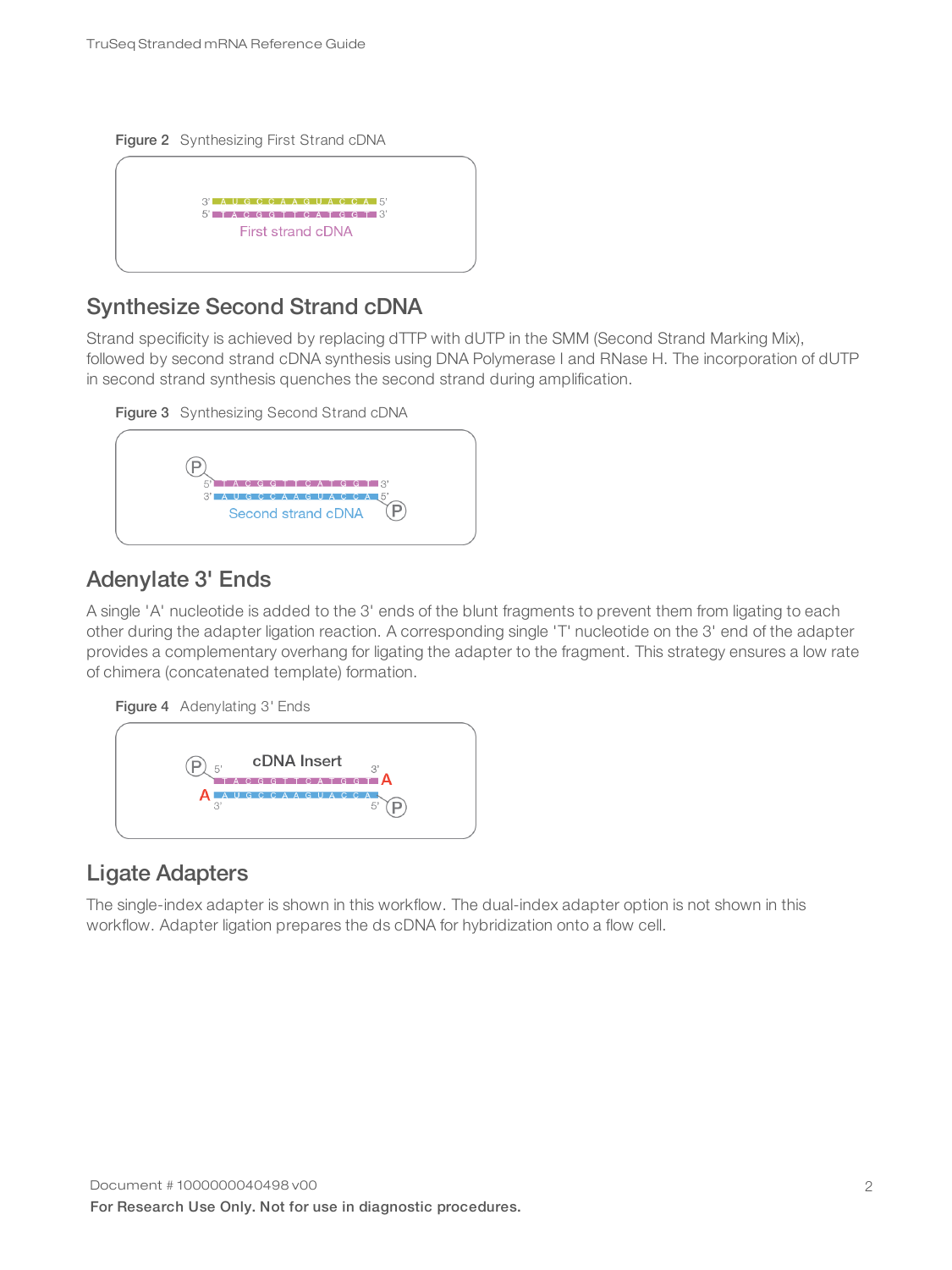



### Enrich DNA Fragments

Polymerase used in the assay does not incorporate past dUTP. Therefore, the second strand is effectively quenched during amplification. The products are enriched with PCR and purified to create the final cDNA library.

Figure 6 Enriching DNA Fragments



# Final Library

The LS library features a single-index adapter, as shown in this workflow. The HS library features a dual-index adapter, which contains a unique index at each end. The HS library dual-index adapter is not shown in this workflow.

Figure 7 LS Final Library



### Cluster Generation and Read 1 Sequencing

In Read 1, sequencing reads map to the antisense strand.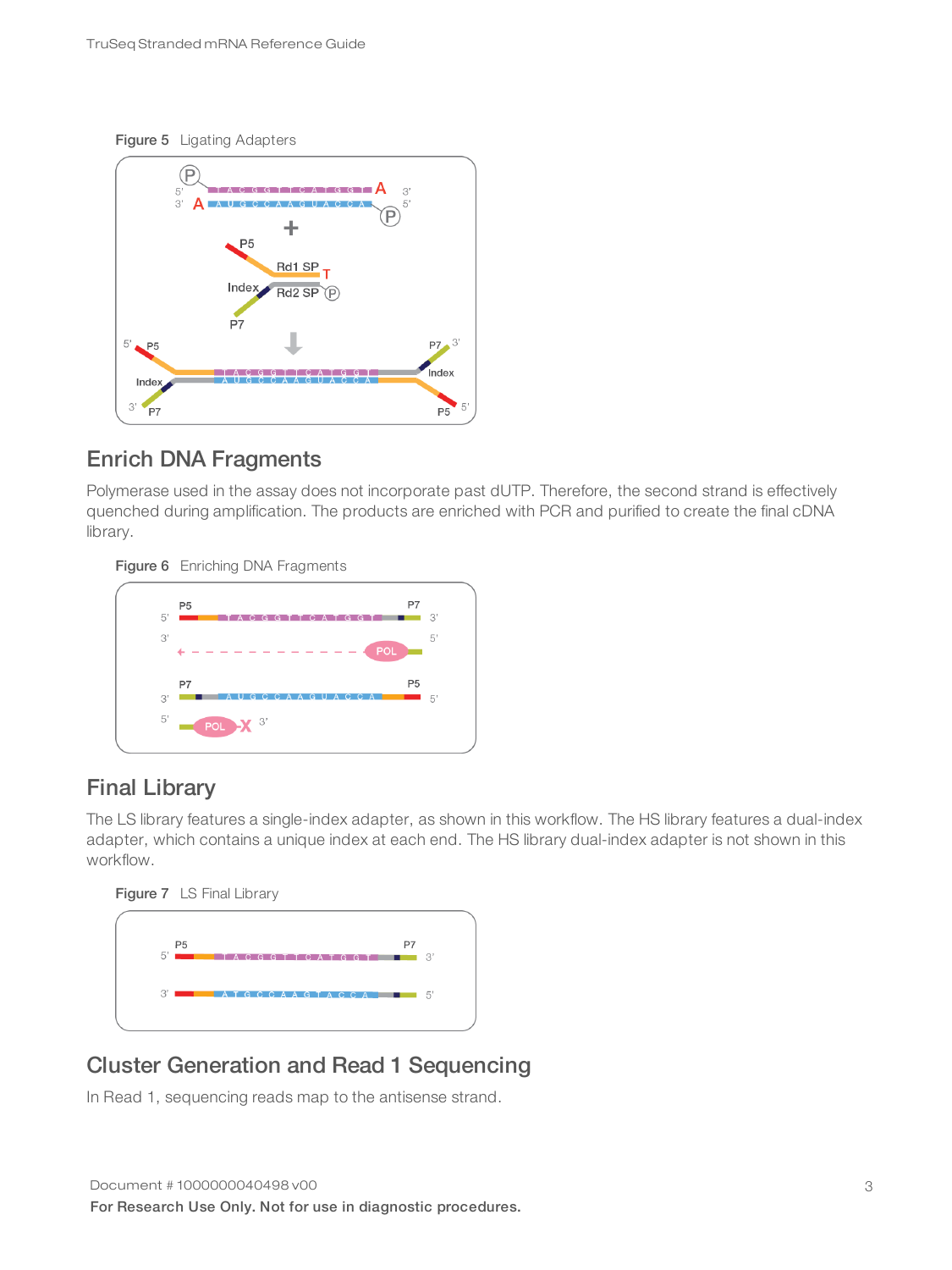

# Paired-end Turnaround and Read 2 Sequencing

In Read 2, sequencing reads map to the sense strand.





## <span id="page-6-0"></span>RNA Input Recommendations

### Total RNA Input

- $\blacktriangleright$  The protocol is optimized for 0.1–1 µg of total RNA.
	- $\blacktriangleright$  Use a fluorometric method to quantify RNA.
	- $\blacktriangleright$  Lower amounts can result in inefficient ligation and low yield.
- The protocol has been tested using  $0.1-1$   $\mu$ g of high-quality universal human reference total RNA as input.
	- Use of RNA from other species, tissues, or lower quality RNA, including FFPE samples, might require further optimization to determine the input amount.
- Dilute inline controls for tracking the conversion of dsDNA into libraries.
	- $\blacktriangleright$  The dilution is optimized for 0.1–1 µg of high-quality input RNA.
	- When using less RNA or RNA with very low mRNA content, the controls might need further dilution.
	- $\blacktriangleright$  If controls are not used, use RSB (Resuspension Buffer) in their place in the protocol.
- Determine the quality of the RNA starting material. The fragmentation conditions are optimized for high-quality RNA.
	- **Dimeter and Agilent RNA 6000 Nano Kit or Advanced Analytical Standard Sensitivity RNA Analysis Kit to Kit of** determine the quality of your starting material.
	- Do not use low quality or degraded RNA with this protocol. Use of degraded RNA can result in low yield, overrepresentation of the 3' ends of the RNA molecules, or failure of the protocol.
	- $\blacktriangleright$  Check total RNA integrity following isolation:
		- **On an Agilent Technologies 2100 Bioanalyzer, samples with an RNA Integrity Number (RIN) value** ≥ 8, or on an Advanced Analytical Fragment Analyzer, samples with an RNA Quality Number (RQN) value  $\geq$  8, are recommended.
	- Using RNA with DNA contamination results in an overestimation of the amount of RNA used.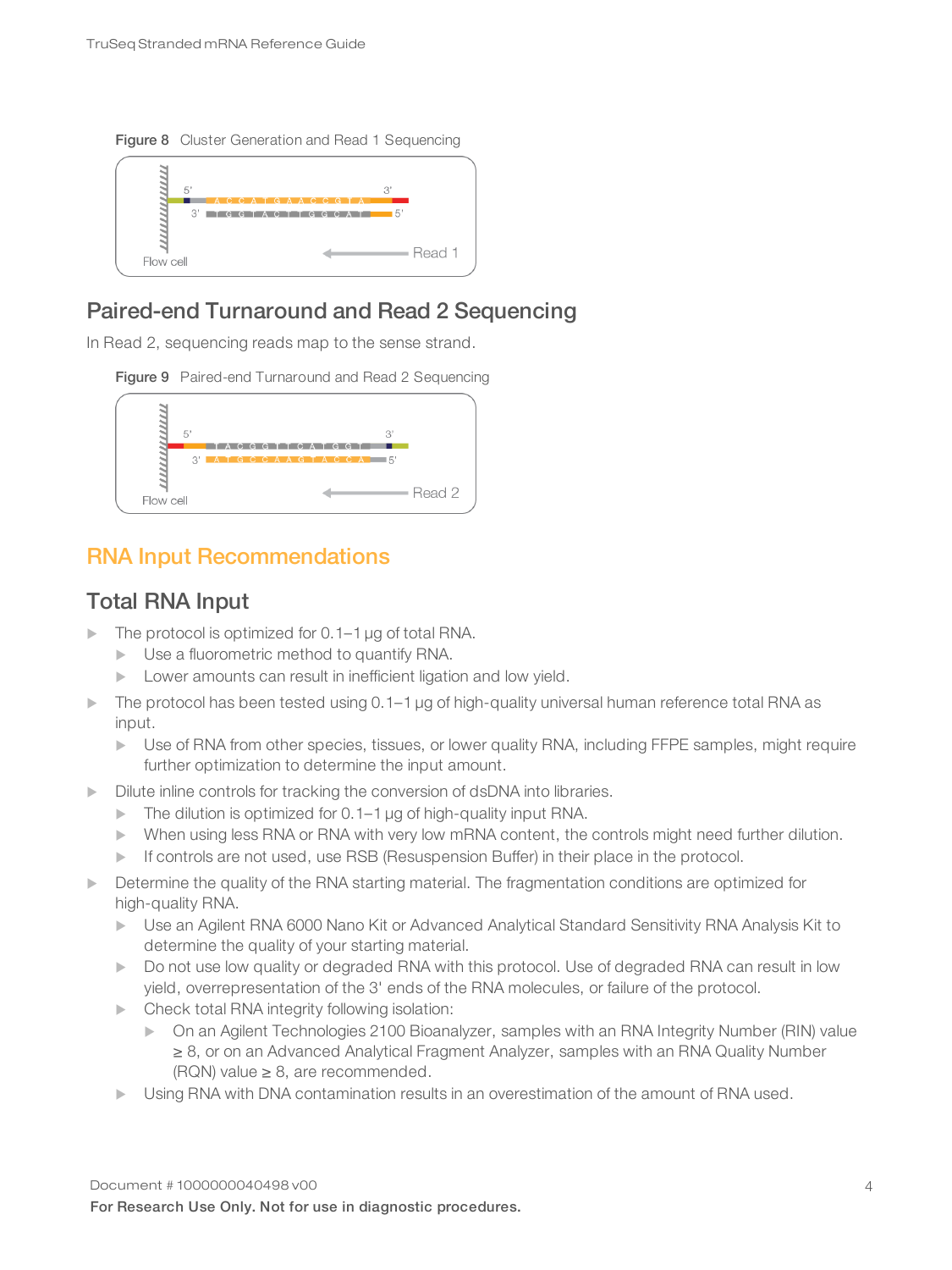- Include a DNase step with the RNA isolation method to ensure purity and accurate quantification of the sample.
- The following figure shows a Universal Human Reference (UHR) starting RNA Bioanalyzer trace.



Figure 10 Starting RNA Bioanalyzer Trace

- $\blacktriangleright$  Alternatively, run a formaldehyde 1% agarose gel and determine the integrity of RNA upon staining with ethidium bromide.
	- High-quality RNA shows a 28S ribosomal RNA (rRNA) band at 4.5 kb with 2X the intensity of the 18S rRNA band at 1.9 kb.
	- $\triangleright$  Both kb determinations are relative to an RNA 6000 ladder.
	- $\blacktriangleright$  The mRNA appears as a smear from 0.5-12 kb.

# Purified mRNA Input

You can use 10–100 ng previously isolated mRNA as starting material. Use the entire fraction of mRNA purified from 0.1–1 µg of total RNA.

- 1 Concentrate the mRNA to ≤ 5 µl by ethanol precipitation or use a QIAGEN MinElute column before adding FPF (Fragment, Prime, Finish Mix).
	- $\blacktriangleright$  If ethanol precipitation is used, resuspend the pellet in 18  $\mu$  FPF.
	- $\blacktriangleright$  If a QIAGEN MinElute column is used, elute the mRNA with 5 µl molecular biology-grade water and add 13 µl FPF. Using a MinElute column results in a loss of up to 50% of the mRNA due to the low elution volume.
- 2 Proceed to [Fragment](#page-14-1) mRNA on page 12 step [14](#page-14-2).

### Positive Control

Use Agilent Technologies Human UHR total RNA (catalog # 740000) as a positive control sample for this protocol.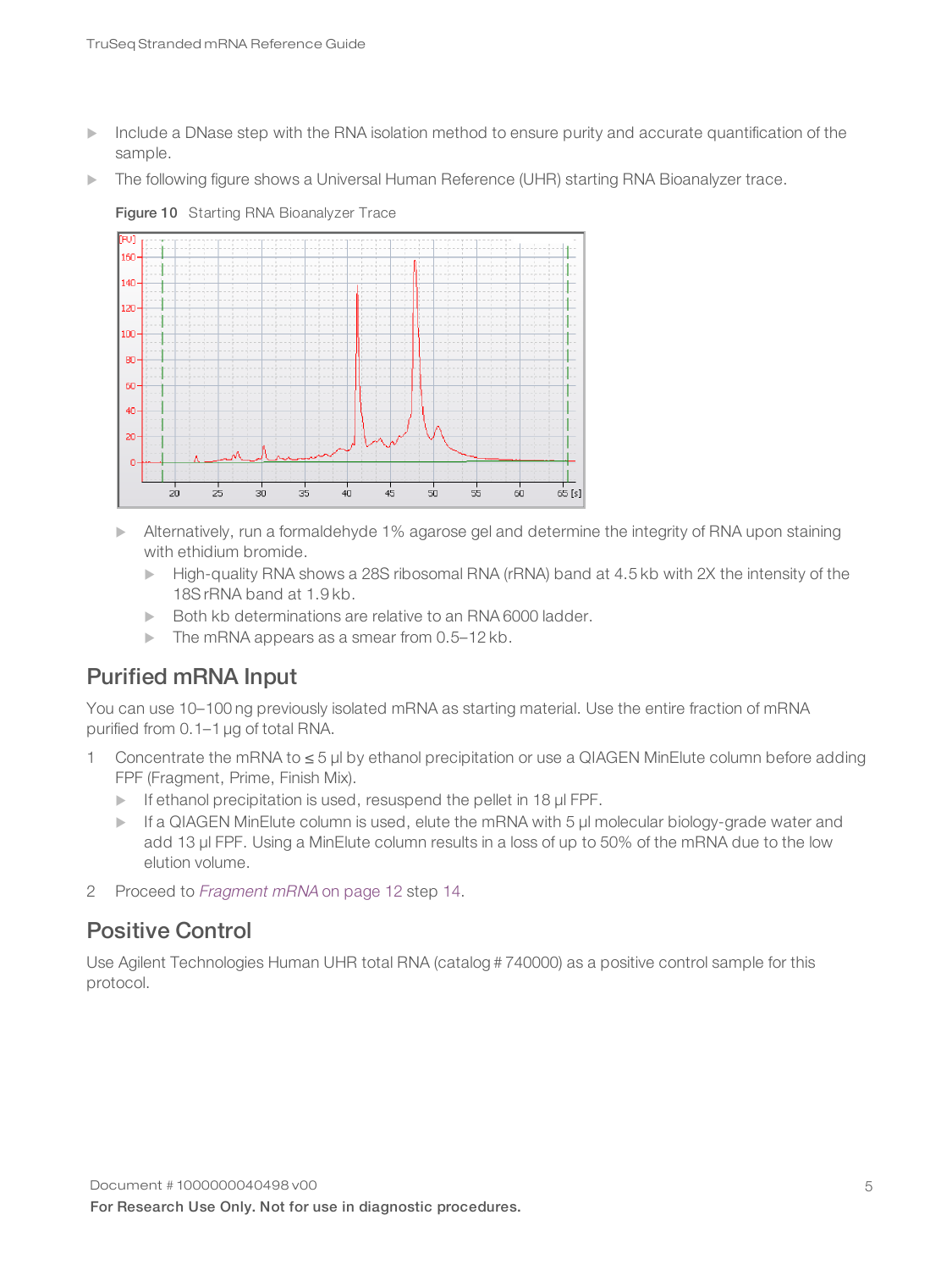# <span id="page-8-0"></span>Additional Resources

The following documentation is available for download from the Illumina website.

| Resource                                                                                                                                                      | Description                                                                                                                                                                                                                        |  |
|---------------------------------------------------------------------------------------------------------------------------------------------------------------|------------------------------------------------------------------------------------------------------------------------------------------------------------------------------------------------------------------------------------|--|
| <b>Custom Protocol Selector</b>                                                                                                                               | support.illumina.com/custom-protocol-selector.html<br>A wizard for generating customized end-to-end documentation that is tailored to the<br>library prep method, run parameters, and analysis method used for the sequencing run. |  |
| <b>TruSeg Stranded mRNA Checklist</b><br>(document # 10000000xxxxx                                                                                            | Provides a checklist of the protocol steps. The checklist is intended for experienced<br>users.                                                                                                                                    |  |
| <b>Index Adpater Pooling Guide</b><br>(document # 1000000041074)                                                                                              | Provides pooling guidelines for preparing libraries for Illumina sequencing systems that<br>require balanced index combinations. Review this guide before beginning library<br>preparation.                                        |  |
| <b>Sequencing Library qPCR</b><br>Quantification Guide<br>(document # 11322363)                                                                               | Describes a qPCR method for quantifying sequencing by synthesis (SBS) libraries<br>generated using the Illumina library prep protocols.                                                                                            |  |
| <b>Illumina Experiment Manager</b><br>Guide (document # 15031335) and<br><b>IEM TruSeg DNA, RNA, or ChIP</b><br>Quick Reference Card<br>(document # 15037152) | Provide information about creating and editing appropriate sample sheets for Illumina<br>sequencing systems and analysis software and record parameters for your sample plate.                                                     |  |
| <b>BaseSpace help</b><br>(help.basespace.illumina.com)                                                                                                        | Provides information about the BaseSpace® sequencing data analysis tool that also<br>enables you to organize samples, libraries, pools, and sequencing runs in a single<br>environment.                                            |  |
| <b>Local Run Manager Software</b><br>Guide (document<br>#100000002701)                                                                                        | Provides an overview of the Local Run Manager (LRM) software, instructions for using<br>software features, and instructions for installing analysis modules on the instrument<br>computer.                                         |  |

Visit the TruSeq [Stranded](https://support.illumina.com/sequencing/sequencing_kits/truseq-stranded-mrna-workflow.html) mRNA workflow support page on the Illumina website for access to requirements and compatibility, additional documentation, software downloads, online training, frequently asked questions, and best practices.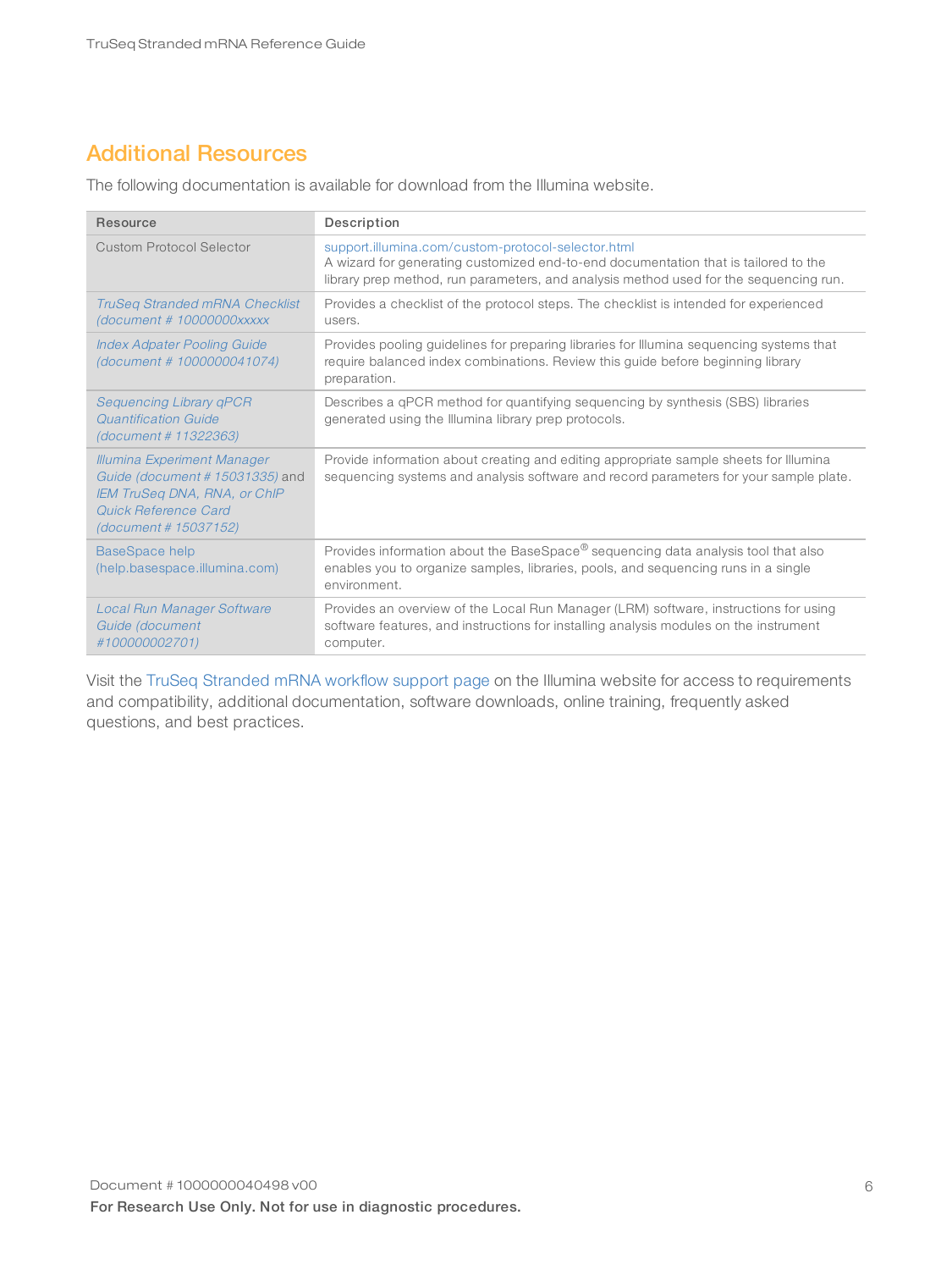# <span id="page-9-0"></span>Chapter 2 Protocol

### <span id="page-9-1"></span>Introduction

- $\blacktriangleright$  Perform the protocol in the order described using specified volumes and incubation parameters.
- $\blacktriangleright$  The protocol provides a single workflow with options depending on the number of samples processed.
	- Differences for each option are designated with [HS] or [LS].
	- $\triangleright$  Follow the instructions for the workflow option that supports your number of samples.
	- You can expect equivalent results from either option. However, the [HS] option can yield more consistent results between samples.
- $\blacktriangleright$  Each option includes the following features.

| <b>Workflow Variable</b> | <b>HS</b>                                                           | LS                                             |
|--------------------------|---------------------------------------------------------------------|------------------------------------------------|
| 48 sample workflow       | > 48 with index adapter tubes<br>$\leq$ 48 with index adapter tubes |                                                |
| 96 sample workflow       | > 24 with index adapter plate                                       | $\leq$ 24 with index adapter plate             |
| Plate Type               | 96-well Hard-Shell PCR plate<br>96-well midi plate                  | 96-well 0.3 ml PCR plate<br>96-well midi plate |
| Incubation Equipment     | 96-well thermal cycler<br>Microheating system                       | 96-well thermal cycler                         |
| <b>Mixing Method</b>     | Microplate shaker                                                   | Pipetting                                      |

### Table 1 Workflow Variations

- Review Best Practices before proceeding. See Additional [Resources](#page-8-0) on page 6 for information on how to access TruSeq Stranded mRNA Library Prep Best Practices on the Illumina website.
- $\blacktriangleright$  Before proceeding, confirm workflow contents and make sure that you have the required equipment and consumables. For more information, see [Supporting](#page-28-3) Information on page 26.

# <span id="page-9-2"></span>Tips and Techniques

Unless a safe stopping point is specified in the protocol, proceed immediately to the next step.

### Avoiding Cross-Contamination

- When adding or transferring samples, change tips between each sample.
- $\blacktriangleright$  When adding adapters or primers, change tips between each row and each column.
- Remove unused index adapter tubes from the working area.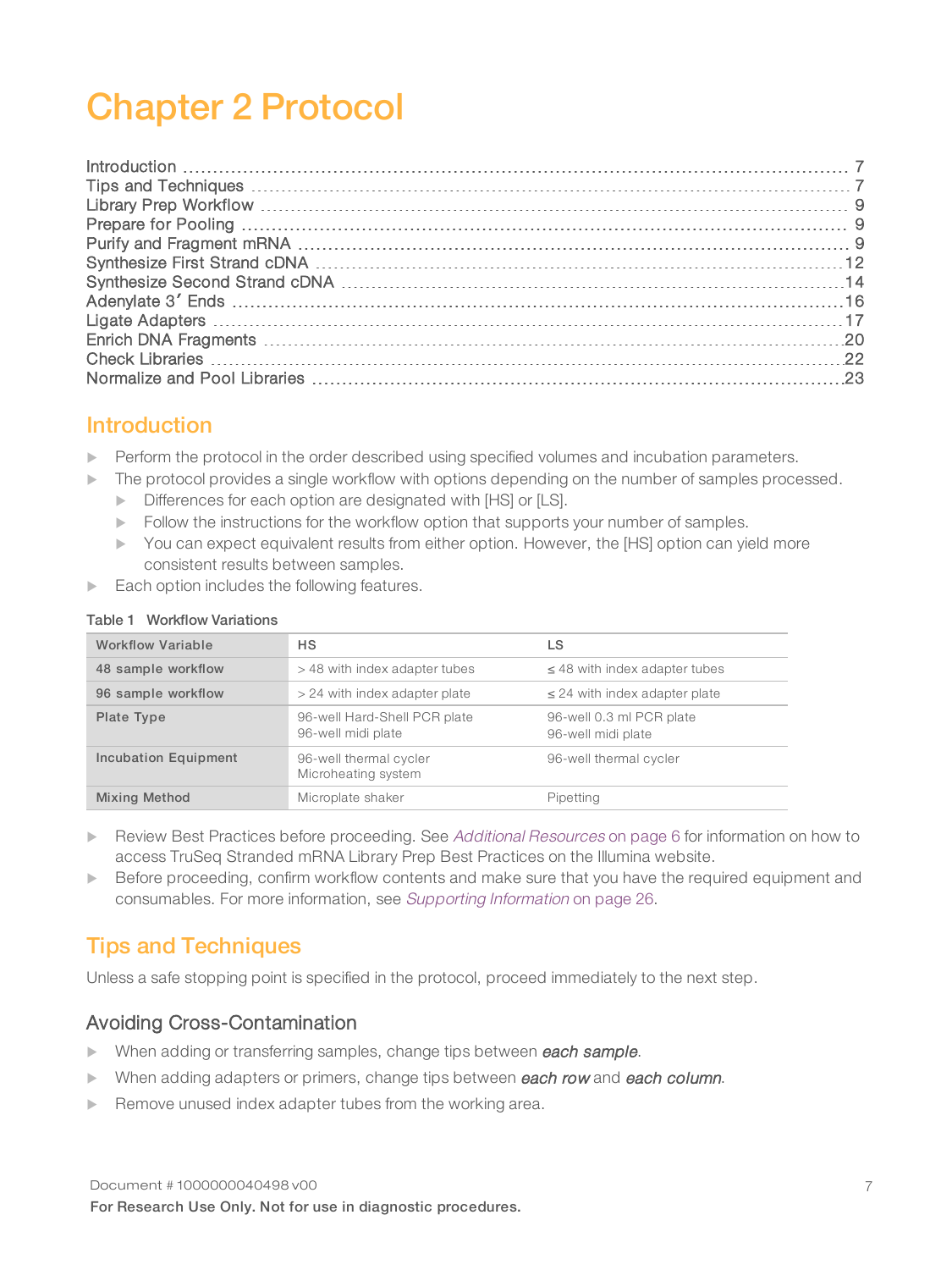### Sealing the Plate

- $\blacktriangleright$  Always seal the 96-well plate before the following steps in the protocol:
	- $\blacktriangleright$  Shaking steps
	- $\blacktriangleright$  Vortexing steps
	- $\blacktriangleright$  Centrifuge steps
	- $\blacktriangleright$  Thermal cycling steps
- Apply the adhesive seal to cover the plate, and seal with a rubber roller.
- Microseal 'B' adhesive seals are effective at -40°C to 110°C, and suitable for skirted or semiskirted PCR plates. Use Microseal 'B' for shaking, centrifuging, and long-term storage.
- $\blacktriangleright$  Microseal 'A' adhesive film is used for thermal cycling steps to prevent evaporation.

### Plate Transfers

 $\triangleright$  When transferring volumes between plates, transfer the specified volume from each well of a plate to the corresponding well of the other plate.

### **Centrifugation**

 $\triangleright$  Centrifuge at any step in the procedure to consolidate liquid or beads in the bottom of the well, and to prevent sample loss.

### Handling Beads

- $\triangleright$  Do not freeze beads.
- $\blacktriangleright$  Pipette bead suspensions slowly.
- $\blacktriangleright$  Before use, allow the beads to come to room temperature.
- Immediately before use, vortex the beads until they are well dispersed. The color of the liquid must appear homogeneous. Vortex throughout protocol as necessary to keep homogenous.
- $\blacktriangleright$  If beads are aspirated into pipette tips, dispense back to the plate on the magnetic stand, and wait until the liquid is clear (~2 minutes).
- When washing beads:
	- $\blacktriangleright$  Use the specified magnetic stand for the plate.
	- $\triangleright$  Dispense liquid so that beads on the side of the wells are wetted.
	- $\blacktriangleright$  Keep the plate on the magnetic stand until the instructions specify to remove it.
	- $\triangleright$  Do not agitate the plate while it is on the magnetic stand. Do not disturb the bead pellet.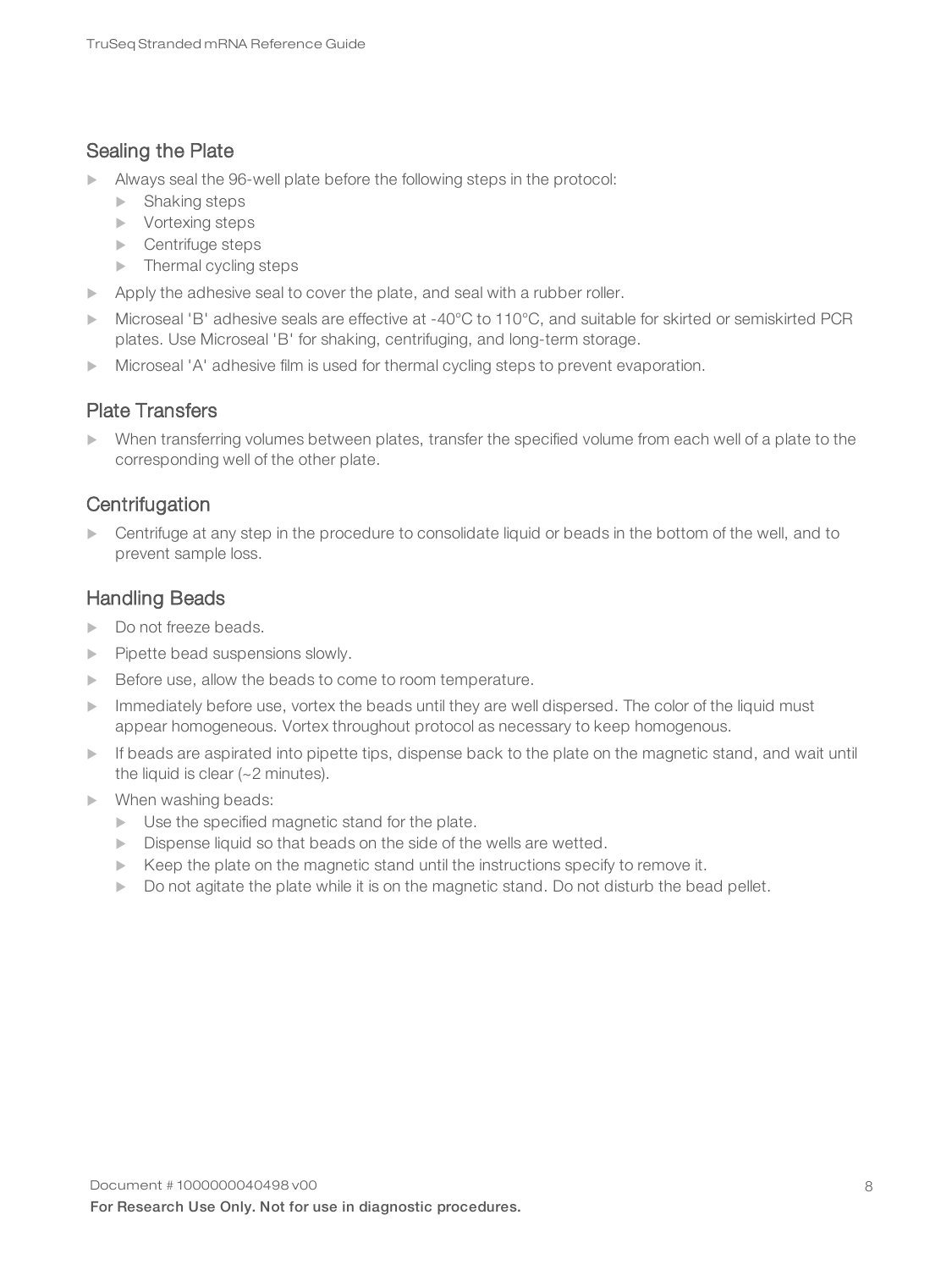# <span id="page-11-0"></span>Library Prep Workflow

Figure 11 TruSeq Stranded mRNA Library Prep Workflow



### <span id="page-11-1"></span>Prepare for Pooling

When pooling samples for sequencing, use IEM, LRM, or BaseSpace Prep Tab to record information about your samples before beginning library preparation.

- Use IEM to create and edit sample sheets for Illumina sequencing systems and analysis software.
- Use LRM and BaseSpace Prep Tab to organize samples, libraries, pools, and a run for Illumina sequencing systems and analysis software.

Review the planning steps in the Index Adpater Pooling Guide (document # 1000000041074) and the Library pooling guidelines for the NextSeq and MiniSeq systems technical bulletin when preparing libraries for Illumina sequencing systems that require balanced index combinations.

# <span id="page-11-2"></span>Purify and Fragment mRNA

This process purifies the polyA containing mRNA molecules using oligo-dT attached magnetic beads and 2 rounds of purification. During the second elution of the polyA RNA, the RNA is fragmented and primed for cDNA synthesis.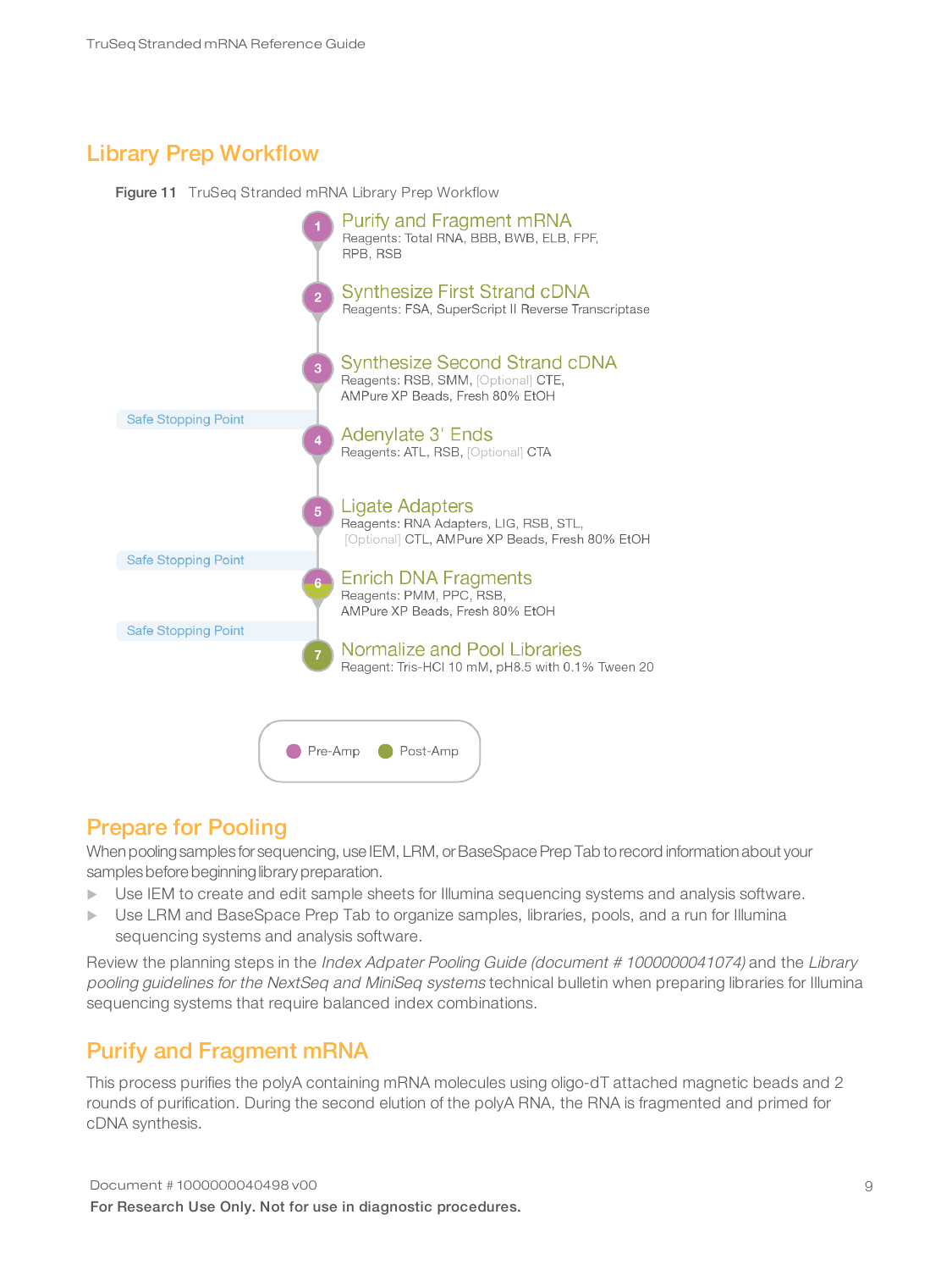### **Consumables**

- $\triangleright$  Total RNA samples (0.1–1 µg per sample)
- **BBB (Bead Binding Buffer)**
- **BWB (Bead Washing Buffer)**
- $\blacktriangleright$  ELB (Elution Buffer)
- FPF (Fragment, Prime, Finish Mix)
- **RPB (RNA Purification Beads)**
- RSB (Resuspension Buffer)
- $\blacktriangleright$  Barcode labels
	- RBP (RNA Bead Plate)
	- **INGERTH (RNA Fragmentation Plate)**
- $\blacktriangleright$  Choose from the following containers:
	- Figure 1: 13 and 96-well Hard-Shell 0.3 ml PCR plate (1) and 96-well midi plate (1)
	- **EXECUSE 15 INCR** plate, semiskirted or skirtless
- $\triangleright$  Microseal 'B' adhesive seals

# Preparation

1 Prepare the following consumables.

| Item       | Storage                            | Instructions                                                             |
|------------|------------------------------------|--------------------------------------------------------------------------|
| FPF        | $-25^{\circ}$ C to $-15^{\circ}$ C | Thaw at room temperature.<br>Return to storage after use.                |
| <b>RSB</b> | $-25^{\circ}$ C to $-15^{\circ}$ C | Thaw at room temperature.<br>Store at 2°C to 8°C after the initial thaw. |
| <b>BBB</b> | $2^{\circ}$ C to $8^{\circ}$ C     | Thaw at room temperature.<br>Return to storage after use.                |
| <b>BWB</b> | $2^{\circ}$ C to $8^{\circ}$ C     | Thaw at room temperature.<br>Return to storage after use.                |
| FI R       | $2^{\circ}$ C to $8^{\circ}$ C     | Thaw at room temperature.<br>Return to storage after use.                |
| <b>RPB</b> | $2^{\circ}$ C to $8^{\circ}$ C     | Let stand for 30 minutes to bring to room temperature.                   |

- 2 Save the following Elution 2-Frag-Prime program on the thermal cycler.
	- $\blacktriangleright$  Choose the preheat lid option and set to 100 $^{\circ}$ C
	- $\blacktriangleright$  94°C for 8 minutes
	- $\blacktriangleright$  Hold at 4°C

For inserts larger than 120–200 bp with a median size of 150 bp, see Alternate [Fragmentation](#page-35-3) [Protocols](#page-35-3) on page 33.

- 3 [LS] Save the following mRNA Denaturation program on the thermal cycler.
	- $\blacktriangleright$  Choose the preheat lid option and set to 100 $^{\circ}$ C
	- $\triangleright$  65°C for 5 minutes
	- $\blacktriangleright$  Hold at 4°C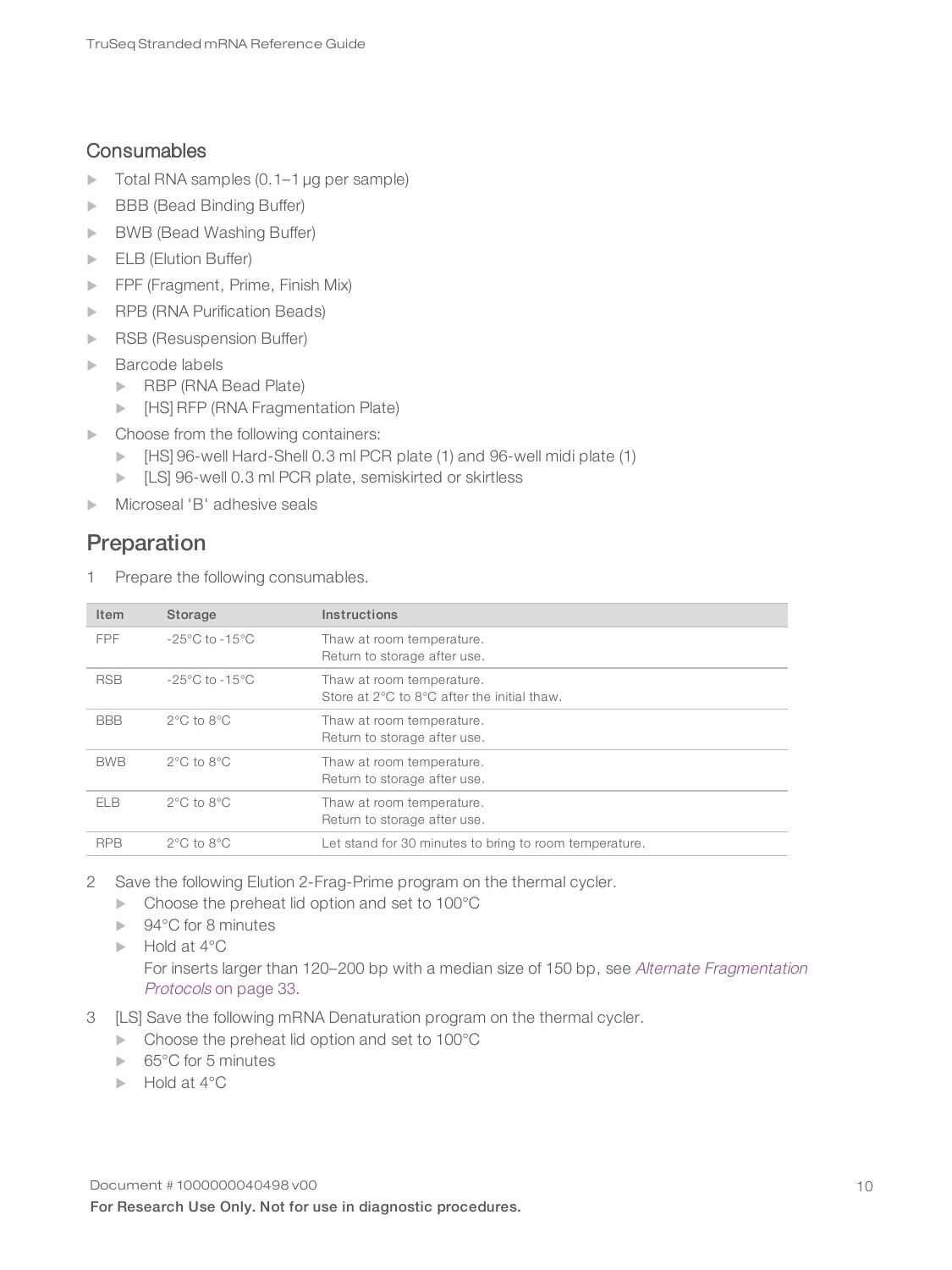- 4 [LS] Save the following mRNA Elution 1 program on the thermal cycler.
	- $\blacktriangleright$  Choose the preheat lid option and set to 100 $^{\circ}$ C
	- $\blacktriangleright$  80°C for 2 minutes
	- $\blacktriangleright$  Hold at 25 $^{\circ}$ C
- 5 [HS] Preheat the microheating system to 65°C.
- 6 Set the centrifuge to 15°C to 25°C.
- 7 [HS] Calibrate the microplate shaker to 1000 rpm using a stroboscope.
- 8 Apply barcode labels to plates as follows.
	- $\blacktriangleright$  RBP [midi or PCR plate]
	- **EXADEL FREP [Hard-Shell PCR plate]**

# **Procedure**

# Purify mRNA

- 1 Dilute the total RNA in nuclease-free ultrapure water to a final volume of 50 μl in each well of the RBP plate.
- 2 Vortex RPB until well-dispersed.
- 3 Add 50 µl RPB to each well, and then mix thoroughly as follows.
	- **IF IT IT IT SHAKE AT 1000 rpm for 1 minute.**
	- $\blacktriangleright$  [LS] Pipette up and down 6 times.
- 4 Incubate as follows.
	- ▶ [HS] Place on the 65°C microheating system with the lid closed for 5 minutes, and then place on ice for 1 minute.
	- ► [LS] Place on the thermal cycler and run the mRNA Denaturation program. Each well contains 100 µl.
- 5 Seal the RBP plate with a Microseal 'B' adhesive seal before running the mRNA denaturation program.
- 6 Place on the bench and incubate at room temperature for 5 minutes.
- 7 [HS] Preheat the microheating system to 80°C for subsequent incubation.
- 8 [LS] Centrifuge at  $280 \times g$  for 1 minute.
- 9 Place on a magnetic stand and wait until the liquid is clear (~5 minutes).
- 10 Remove and discard all supernatant from each well.
- 11 Remove from the magnetic stand.
- 12 Add 200 µl BWB to each well, and then mix thoroughly as follows.
	- **IF IT All Shake at 1000 rpm for 1 minute.**
	- $\blacktriangleright$  [LS] Pipette up and down 6 times.
- 13 Place on a magnetic stand and wait until the liquid is clear (~5 minutes).
- 14 Remove and discard all supernatant from each well.
- 15 Remove from the magnetic stand.
- 16 Add 50 µl ELB to each well, and then mix thoroughly as follows.
	- **IF All His Universe 1000 For 1 minute.**
	- $\blacktriangleright$  [LS] Pipette up and down 6 times.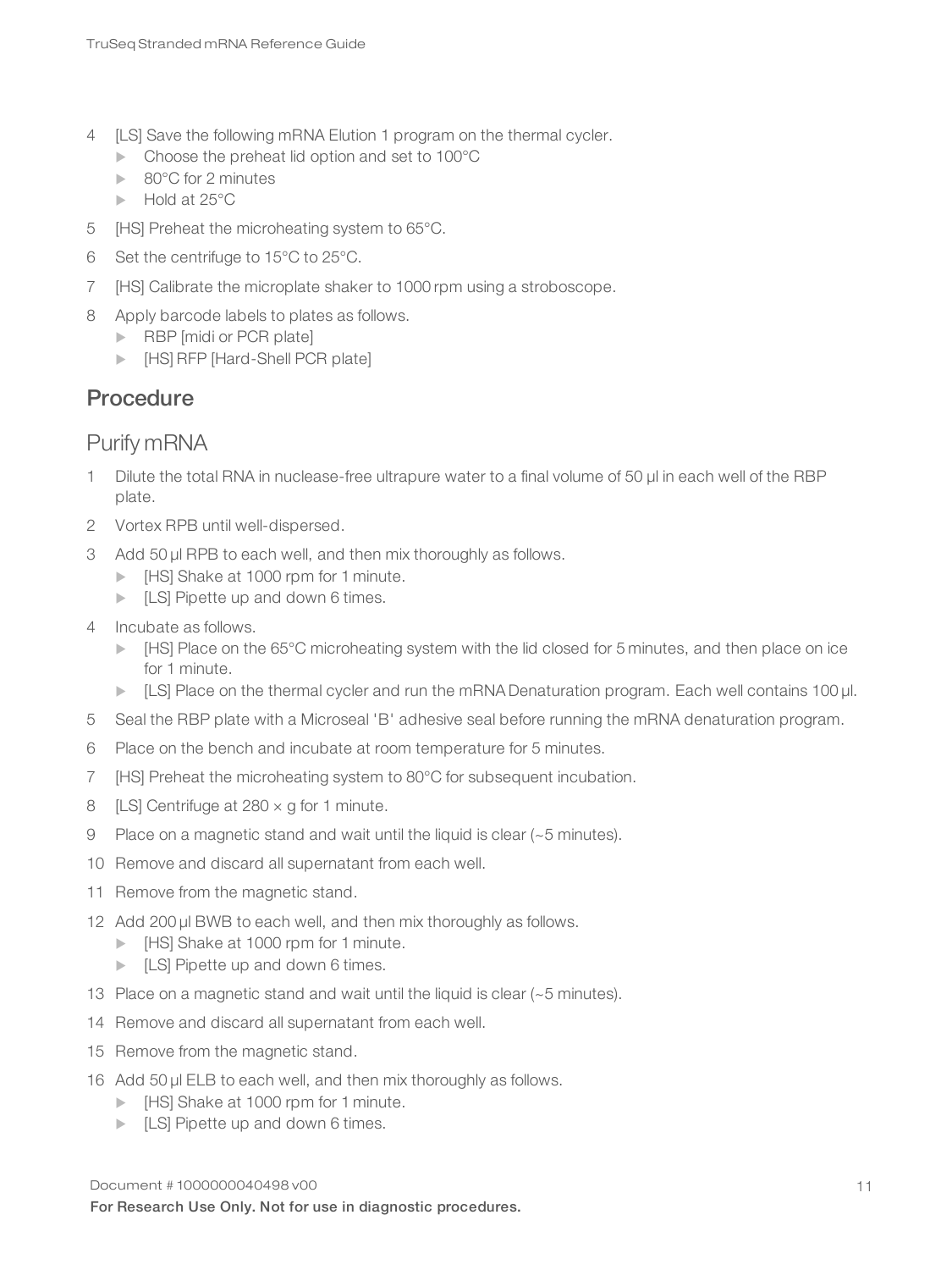- 17 [LS] Centrifuge at  $280 \times g$  for 1 minute.
- 18 Incubate as follows.
	- $\blacktriangleright$  [HS] Place on the 80°C microheating system with the lid closed for 2 minutes, and then place on ice for 1 minute.
	- $\blacktriangleright$  [LS] Place on the thermal cycler and run the mRNA Elution 1 program. Each well contains 50 µl.
- <span id="page-14-1"></span>19 Place on the bench.

### Fragment mRNA

- 1 Add 50 µl BBB to each well, and then mix thoroughly as follows.
	- **IF IT IT IT SHAKE AT 1000 rpm for 1 minute.**
	- $\blacktriangleright$  [LS] Pipette up and down 6 times.
- 2 Seal the RBP plate with a Microseal 'B' adhesive seal before running the mRNA denaturation program.
- 3 Incubate at room temperature for 5 minutes.
- 4 Place on a magnetic stand and wait until the liquid is clear (~5 minutes).
- 5 Remove and discard all supernatant from each well.
- 6 Remove from the magnetic stand.
- 7 Add 200 µl BWB to each well, and then mix thoroughly as follows.
	- **IF IT IT IT SHAKE AT 1000 rpm for 1 minute.**
	- $\blacktriangleright$  [LS] Pipette up and down 6 times.
- 8 Place on a magnetic stand and wait until the liquid is clear (~5 minutes).
- 9 Remove and discard all supernatant from each well.
- 10 Remove from the magnetic stand.
- 11 Add 19.5 µl FPF to each well, and then mix thoroughly as follows.
	- **IF IT IT IT SHAKE AT 1000 rpm for 1 minute.**
	- $\blacktriangleright$  [LS] Pipette up and down.
- 12 [LS] Centrifuge at  $280 \times g$  for 1 minute.
- <span id="page-14-2"></span>13 [HS] Transfer all to the corresponding well of the RFP plate.
- 14 Place on the thermal cycler and run the Elution 2 Frag Prime program. Each well contains 19.5 µl.
- <span id="page-14-0"></span>15 Centrifuge briefly.

### Synthesize First Strand cDNA

This process reverse transcribes the cleaved RNA fragments primed with random hexamers into first strand cDNA. The addition of Actinomycin D to the FSA (First Strand Synthesis Act D Mix) prevents spurious DNAdependent synthesis, while allowing RNA-dependent synthesis, and improving strand specificity.

### **Consumables**

- **FSA (First Strand Synthesis Act D Mix)**
- **DECDP** (cDNA Plate) barcode label
- ▶ SuperScript II Reverse Transcriptase or Protoscript II Reverse Transcriptase (Use part #18064-014 for 50 reactions. Make sure to have a quantity of two when using 96 samples)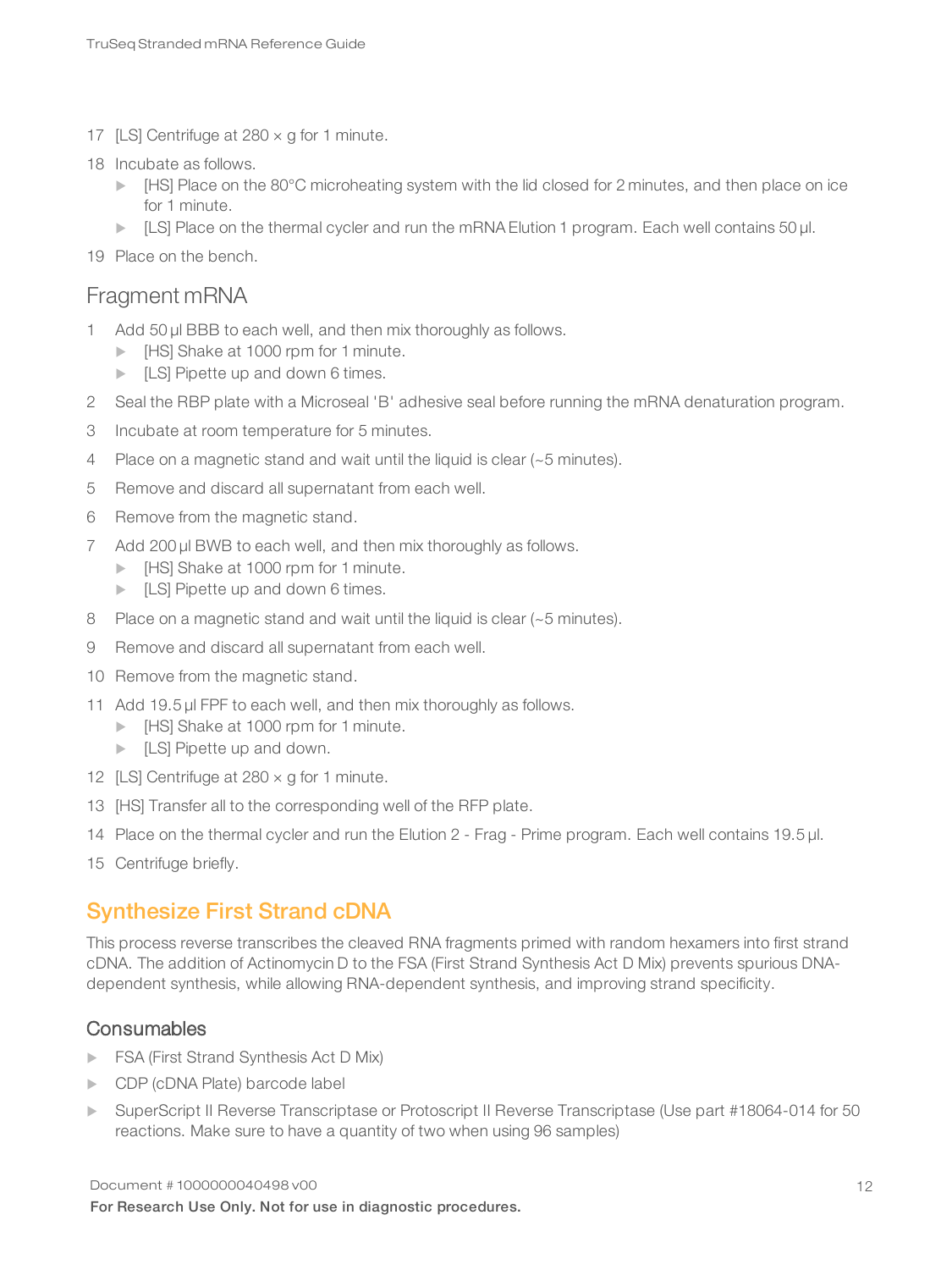- $\blacktriangleright$  Choose from the following containers:
	- **IF FULLY 196-well Hard-Shell 0.3 ml PCR plate**
	- **EXECUSE 10.3 ML PCR plate, semiskirted or skirtless**
- Microseal 'B' adhesive seals

### WARNING

FSA contains Actinomycin D, a toxin. Personal injury can occur through inhalation, ingestion, skin contact, and eye contact. Dispose of containers and any unused contents in accordance with the governmental safety standards for your region. See the safety data sheet (SDS) for environmental, health, and safety information. For more information, see Technical [Assistance](#page-37-0) on page 35.

### Preparation

1 Prepare the following consumables.

| Item       | Storage        | <b>Instructions</b>                                       |
|------------|----------------|-----------------------------------------------------------|
| <b>FSA</b> | -25°C to -15°C | Thaw at room temperature.<br>Return to storage after use. |

- 2 Save the following Synthesize 1st Strand program on the thermal cycler:
	- $\blacktriangleright$  Choose the preheat lid option and set to 100 $^{\circ}$ C
	- $\blacktriangleright$  25°C for 10 minutes
	- $\blacktriangleright$  42°C for 15 minutes
	- $\blacktriangleright$  70°C for 15 minutes
	- $\blacktriangleright$  Hold at 4 $^{\circ}$ C
- 3 Apply the CDP barcode label to a Hard-Shell PCR or PCR plate.

### **Procedure**

- 1 Place the RBP plate on the magnetic stand and wait until the liquid is clear  $(-5 \text{ minutes})$ .
- 2 Transfer 17 µl supernatant to the corresponding well of the CDP plate.
- 3 Centrifuge FSA at 600 × g for 5 seconds.
- 4 Add 50 µl SuperScript II to one tube of FSA. Pipette to mix, and then centrifuge briefly. Label the FSA tube to indicate that SuperScript II has been added.



NOTE

If you are not using the entire contents of FSA, add SuperScript II at a ratio of 1 µl SuperScript II to 9 ul FSA.

The mixture can be used for subsequent experiments. For more than 6 freeze-thaw cycles, prepare 10 µl aliquots and store at -25°C to -15°C.

- 5 Add 8 µl FSA and SuperScript II mixture to each well of the DFP plate, and then mix thoroughly as follows.
	- **IF INSTER 1600 rpm for 20 seconds.**
	- $\blacktriangleright$  [LS] Pipette up and down.
- 6 Centrifuge at  $280 \times g$  for 1 minute.
- 7 Place on the preprogrammed thermal cycler and run the Synthesize 1st Strand program. Each well contains 25 µl.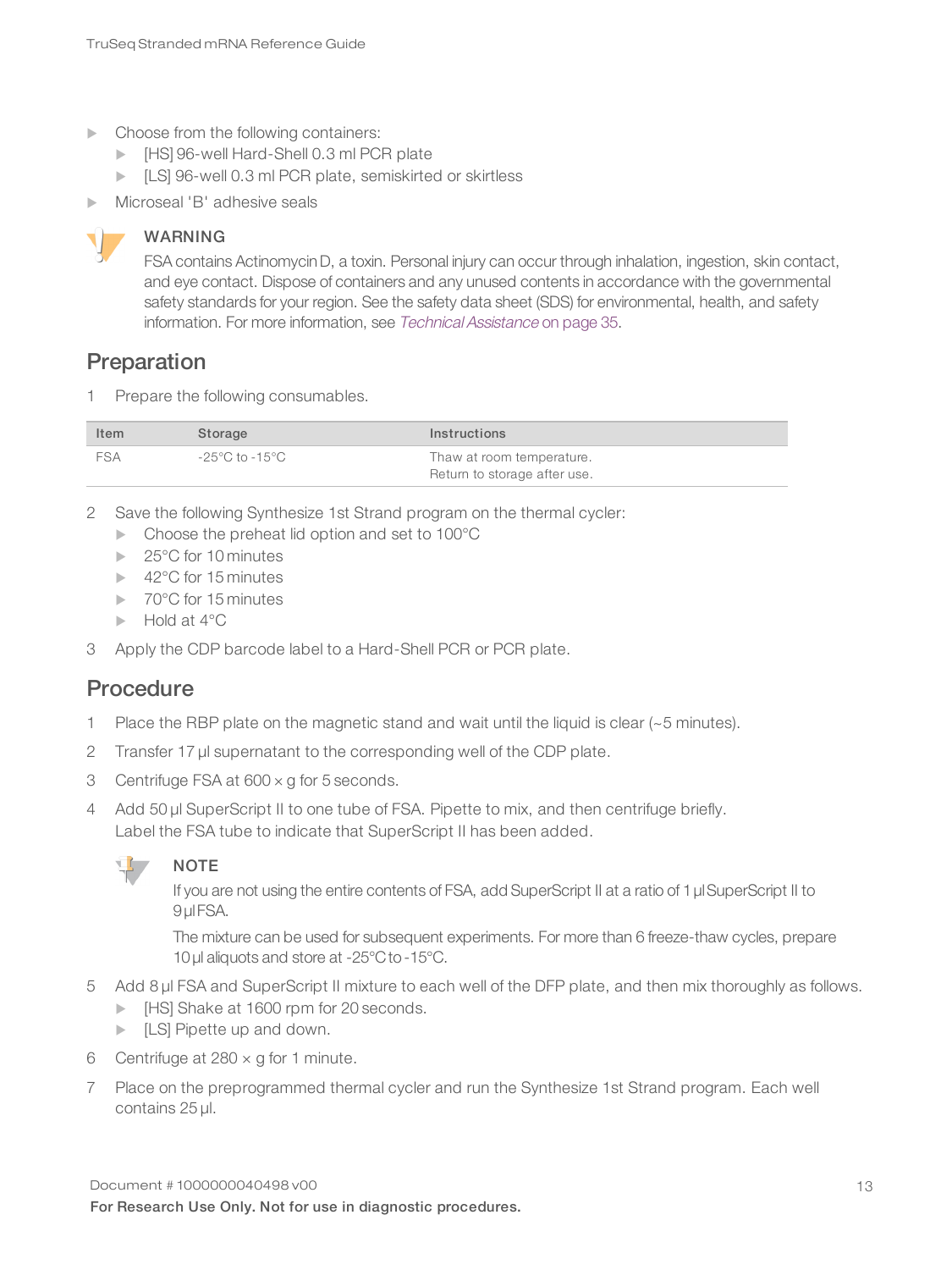# <span id="page-16-0"></span>Synthesize Second Strand cDNA

This process removes the RNA template, synthesizes a replacement strand, and incorporates dUTP in place of dTTP to generate ds cDNA. The incorporation of dUTP quenches the second strand during amplification. Magnetic beads separate the ds cDNA from the second strand reaction mix. The result is blunt-ended cDNA.

### **Consumables**

- RSB (Resuspension Buffer)
- **INGLING SMM** (Second Strand Marking Master Mix)
- AMPure XP beads
- **Demograph** CTE (End Repair Control)
- $\blacktriangleright$  Barcode labels
	- ALP (Adapter Ligation Plate)
	- **EXADE (CDNA Clean Up Plate)**
- Freshly prepared 80% ethanol (EtOH)
- $\blacktriangleright$  Choose from the following containers:
	- $\blacktriangleright$  [HS] 96-well midi plates (2)
	- **EXECUSE 10.3 ML PCR plate, semiskirted or skirtless**
- Microseal 'B' adhesive seals

### About Reagents

- $\triangleright$  Using CTE is optional. Use equal volume of RSB as a substitute.
- vortex AMPure XP beads before each use.
- Vortex AMPure XP beads frequently to make sure that beads are evenly distributed.
- $\triangleright$  Aspirate and dispense AMPure XP beads slowly due to the viscosity of the solution.

### Preparation

1 Prepare the following consumables.

| Item            | Storage                            | Instructions                                              |
|-----------------|------------------------------------|-----------------------------------------------------------|
| <b>CTE</b>      | $-25^{\circ}$ C to $-15^{\circ}$ C | Thaw at room temperature, and then place on ice.          |
| <b>SMM</b>      | $-25^{\circ}$ C to $-15^{\circ}$ C | Thaw at room temperature.<br>Return to storage after use. |
| <b>RSB</b>      | $2^{\circ}$ C to $8^{\circ}$ C     | Let stand for 30 minutes to bring to room temperature.    |
| AMPure XP beads | $2^{\circ}$ C to $8^{\circ}$ C     | Let stand for 30 minutes to bring to room temperature.    |

- 2 Choose the thermal cycler preheat lid option and set the lid to 30°C
- 3 Preheat the thermal cycler to 16°C.
- 4 Apply barcode labels to plates as follows.
	- $\blacktriangleright$  ALP [midi or PCR]
	- $\blacktriangleright$  [HS] CCP [midi]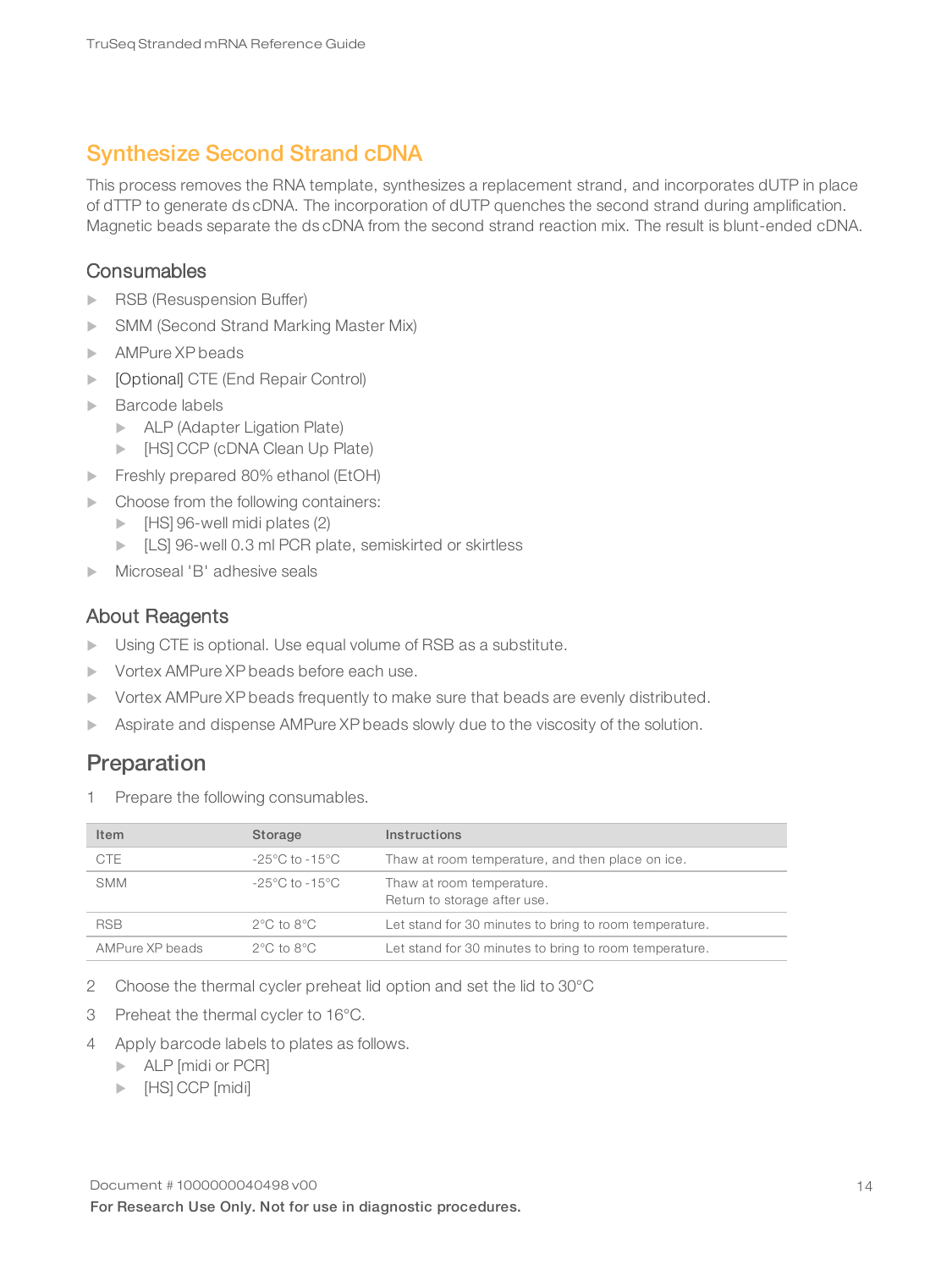# **Procedure**

### Add SMM

- 1 Centrifuge CTE at  $600 \times g$  for 5 seconds.
- 2 Dilute CTE to 1:50 in RSB. For example, 2 μl CTE + 98 μl RSB.
- 3 Add 5 µl diluted CTE to each well. Discard diluted CTE after use.
- 4 Centrifuge SMM at 600 × g for 5 seconds.
- 5 Add 20 µl SMM to each well, and then mix thoroughly as follows.
	- **IF IT IT IT ATTE:** IT ISSN FOR THE ISSNET IT IT ISSNET IT IT ISSNET IT IT ISSNET IT IT ISSNET IT IT ISSNET IT I
	- $\blacktriangleright$  [LS] Pipette up and down 6 times.
- 6 Centrifuge at  $280 \times g$  for 1 minute.
- 7 Place on the preprogrammed thermal cycler and incubate at 16°C for 1 hour. Each well contains 50 µl.
- 8 Place on the bench and let stand to bring to room temperature.

# Purify cDNA

- 1 [HS] Add AMPure XP beads as follows.
	- a Add 90 µl AMPure XP beads to the CCP plate.
	- b Transfer all from the CDP plate to the corresponding well of the CCP plate.
- 2 [LS] Add 90 µl AMPure XP beads to each well of the CDP plate.
- 3 Mix thoroughly as follows.
	- **IF Arm In Fig. 2** Fig. 2 Minutes.
	- $\blacktriangleright$  [LS] Pipette up and down 10 times.
- 4 Incubate at room temperature for 15 minutes.
- 5 Centrifuge at  $280 \times g$  for 1 minute.
- 6 Place on a magnetic stand and wait until the liquid is clear (~5 minutes).
- 7 Remove and discard 135 µl supernatant from each well.
- 8 Wash two times as follows.
	- a Add 200 µl fresh 80% EtOH to each well.
	- b Incubate on the magnetic stand for 30 seconds.
	- c Remove and discard all supernatant from each well.
- 9 Use a 20 µl pipette to remove residual EtOH from each well.
- 10 Air-dry on the magnetic stand for 15 minutes. Do not over dry beads.
- 11 Remove from the magnetic stand.
- 12 Add 17.5 µl RSB to each well, and then mix thoroughly as follows.
	- **IF IT All Shake at 1800 rpm for 2 minutes.**
	- $\blacktriangleright$  [LS] Pipette up and down 10 times.
- 13 Incubate at room temperature for 2 minutes.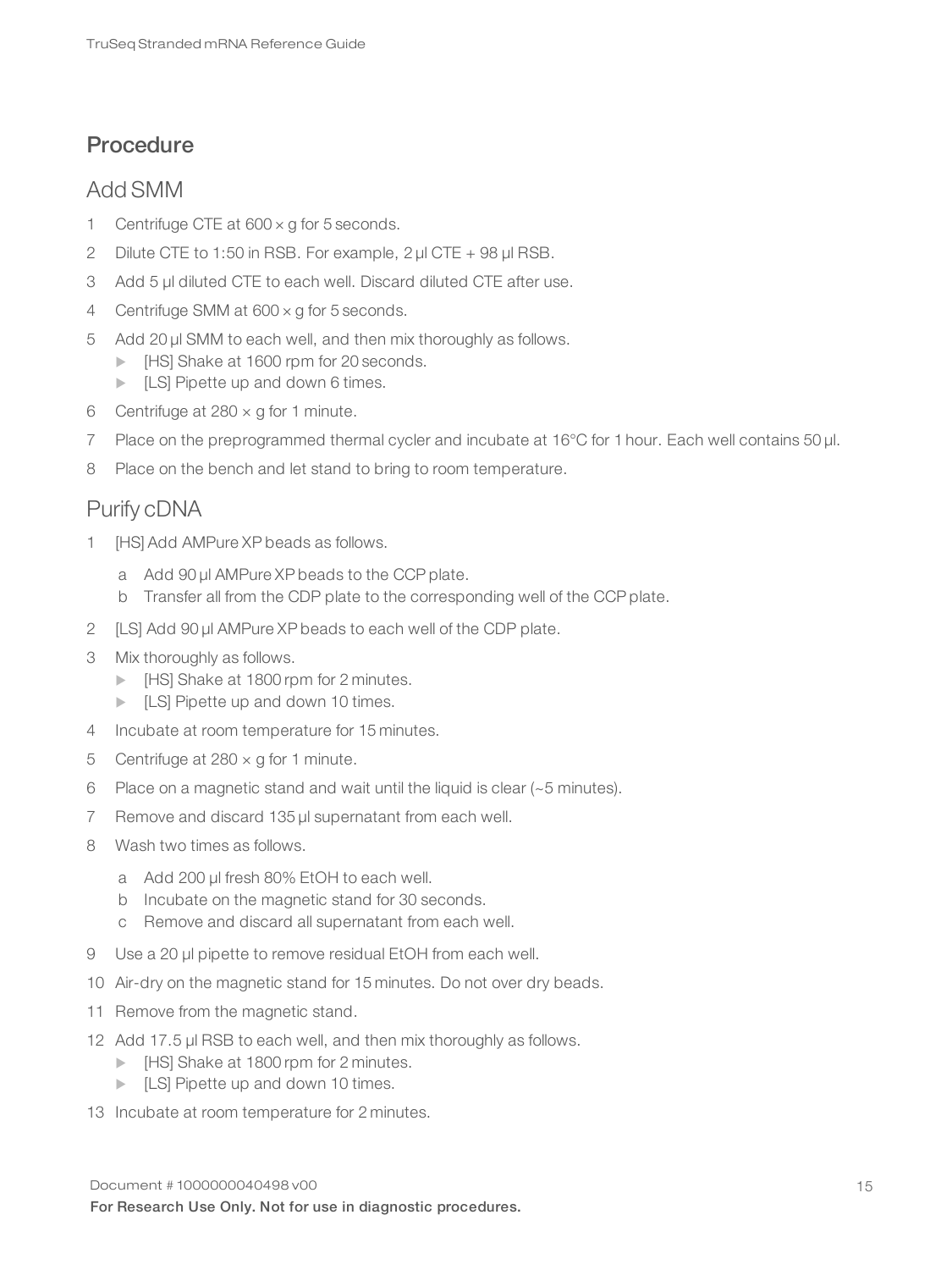- 14 Centrifuge at  $280 \times g$  for 1 minute.
- 15 Place on a magnetic stand and wait until the liquid is clear (~5 minutes).
- 16 Transfer 15 µl supernatant to the corresponding well of the ALP plate.

### SAFE STOPPING POINT

<span id="page-18-0"></span>If you are stopping, seal the plate and store at -25°C to -15°C for up to 7 days.

### Adenylate 3′Ends

One adenine (A) nucleotide is added to the 3ʹ ends of the blunt fragments to prevent them from ligating to each other during adapter ligation reaction. One corresponding thymine (T) nucleotide on the 3ʹ end of the adapter provides a complementary overhang for ligating the adapter to the fragment. This strategy ensures a low rate of chimera (concatenated template) formation.

### **Consumables**

- $\triangleright$  ATL (A-Tailing Mix)
- RSB (Resuspension Buffer)
- [Optional] CTA (A-Tailing Control)
- $\blacktriangleright$  Microseal 'B' adhesive seals

### About Reagents

Using CTA is optional. Use equal volume of RSB as a substitute.

### Preparation

1 Prepare the following consumables.

| Item       | Storage                        | <b>Instructions</b>                                       |
|------------|--------------------------------|-----------------------------------------------------------|
| ATI        | -25°C to -15°C                 | Thaw at room temperature.<br>Return to storage after use. |
| CTA        | -25°C to -15°C                 | Thaw at room temperature, and then place on ice.          |
| <b>RSB</b> | $2^{\circ}$ C to $8^{\circ}$ C | Let stand for 30 minutes to bring to room temperature.    |

- 2 [HS] Preheat two microheating systems, one to 37°C and the other to 70°C.
- 3 [LS] Save the following ATAIL70 program on the thermal cycler:
	- $\blacktriangleright$  Choose the preheat lid option and set to 100 $^{\circ}$ C
	- $\blacktriangleright$  37°C for 30 minutes
	- $\blacktriangleright$  70°C for 5 minutes
	- $\blacktriangleright$  Hold at 4°C

### Procedure

- 1 Centrifuge CTA at 600 x g for 5 seconds.
- 2 Dilute CTA to 1:100 in RSB. For example, 1 μl CTA + 99 μl RSB.
- 3 Add 2.5 µl diluted CTA to each well. Discard diluted CTA after use.
- 4 Centrifuge ATL at 600 x g for 5 seconds.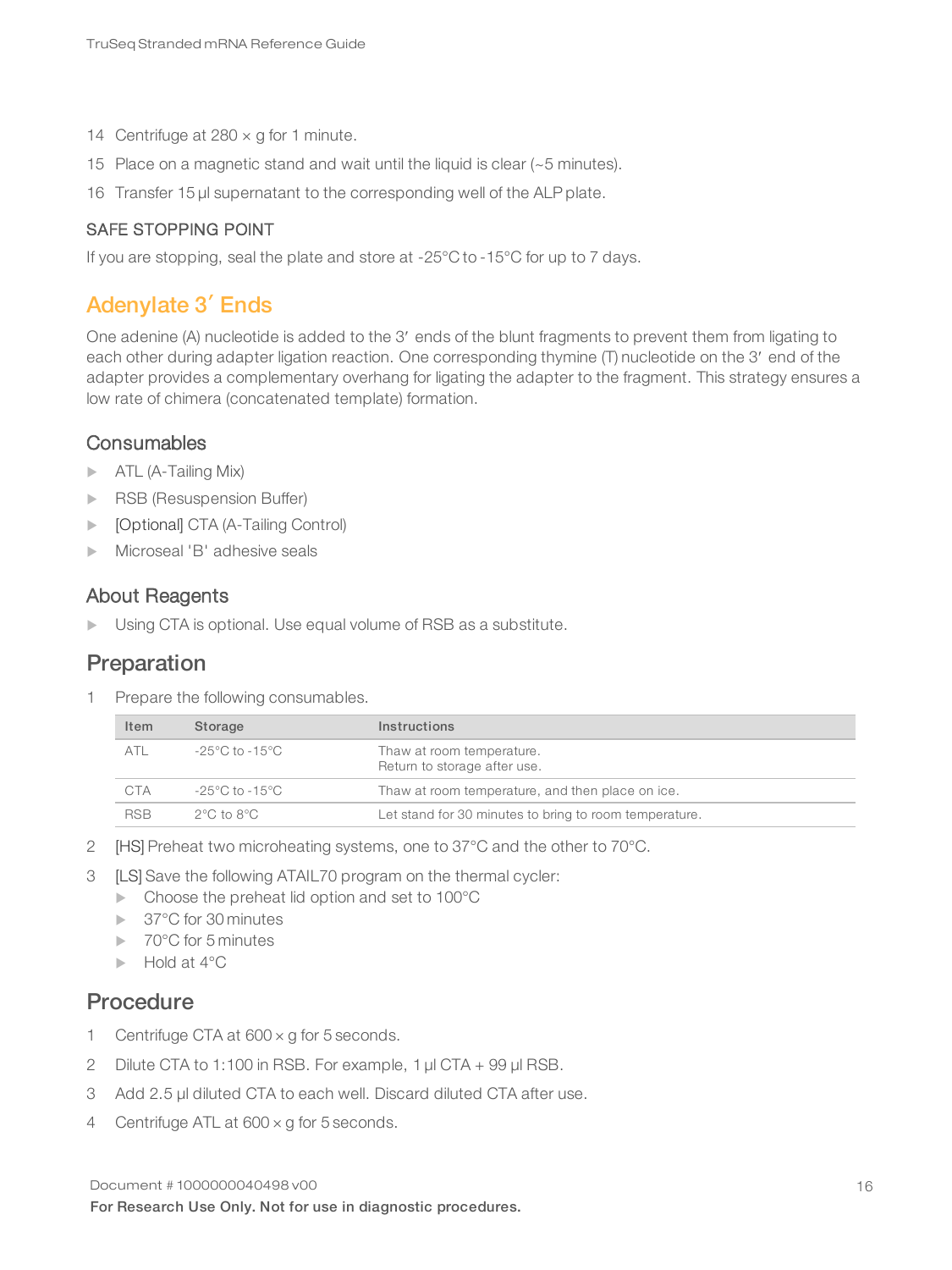- 5 Add 12.5 µl ATL to each well, and then mix thoroughly as follows.
	- **IF IT All Shake at 1800 rpm for 2 minutes.**
	- $\blacktriangleright$  [LS] Pipette up and down 10 times.
- 6 Seal the ALP plate with a Mircoseal 'B' adhesive seal.
- 7 Centrifuge at  $280 \times g$  for 1 minute.
- 8 [HS] Incubate as follows.
	- a Place on the 37°C microheating system with the lid closed for 30 minutes.
	- b Move to the 70°C microheating system with the lid closed for 5 minutes.
	- c Place on ice for 1 minute.
- 9 [LS] Incubate as follows.
	- a Place on the thermal cycler and run the ATAIL70 program. Each well contains 30 µl.
	- b Centrifuge at  $280 \times g$  for 1 minute.

### <span id="page-19-0"></span>Ligate Adapters

This process ligates multiple indexing adapters to the ends of the ds cDNA fragments, which prepares them for hybridization onto a flow cell.

Index adapters must be ordered separately from the Library Prep components. For information on compatible index adapters, see Supporting Information on [page](#page-28-0) 26.

### **Consumables**

- $\blacktriangleright$  LIG (Ligation Mix)
- $\blacktriangleright$  RNA Adapters (tubes or index adapter plate)
- RSB (Resuspension Buffer)
- AMPure XP beads
- STL (Stop Ligation Buffer)
- **IDED** [Optional] CTL (Ligation Control)
- $\blacktriangleright$  Barcode labels
	- $\triangleright$  CAP (Clean Up ALP Plate)
	- **PCR (Polymerase Chain Reaction Plate)**
	- **INCHER WARE (INDEX ADAP (Index Adapter Plate)**
- Freshly prepared 80% ethanol (EtOH)
- $\blacktriangleright$  Choose from the following containers:
	- Extempt [HS] 96-well midi plate and 96-well Hard-Shell 0.3 ml PCR plate
	- **EXECUSE 10.3 M** PCR plates, semiskirted or skirtless (2)
- Microseal 'B' adhesive seals

### About Reagents

- $\triangleright$  Using CTL is optional. Use an equal volume of RSB as a substitute.
- Do not remove LIG from storage until instructed to do so in the procedure.
- $\blacktriangleright$  Return LIG to storage immediately after use.

Document # 1000000040498 v00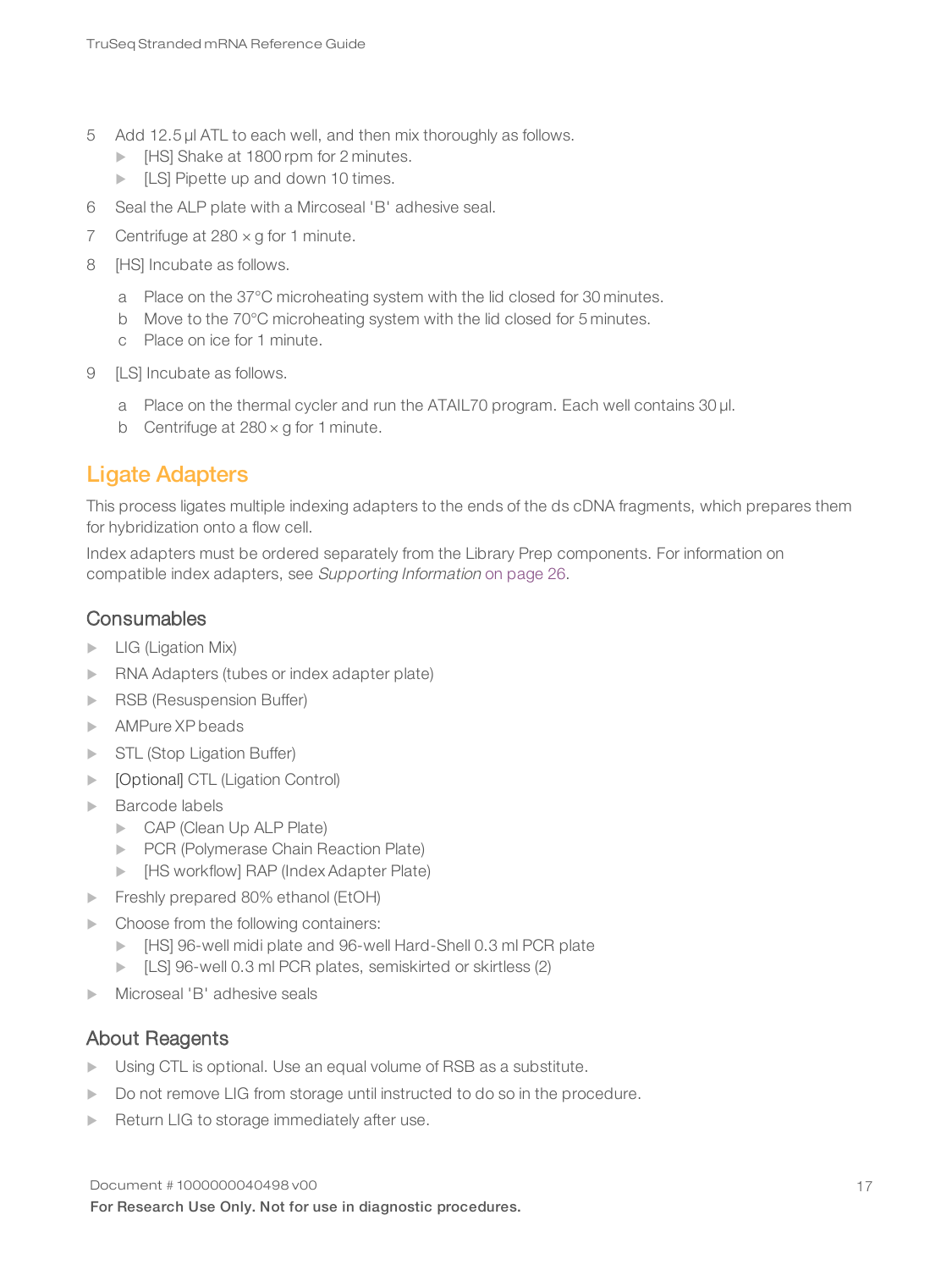- Vortex AMPure XP beads before each use.
- vortex AMPure XP beads frequently to make sure that beads are evenly distributed.
- Aspirate and dispense AMPure XP beads slowly due to the viscosity of the solution.

### Preparation

1 Prepare the following consumables.

| Item            | Storage                            | Instructions                                                             |
|-----------------|------------------------------------|--------------------------------------------------------------------------|
| <b>CTL</b>      | $-25^{\circ}$ C to $-15^{\circ}$ C | Thaw at room temperature, and then place on ice.                         |
| RNA Adapters    | $-25^{\circ}$ C to $-15^{\circ}$ C | Thaw at room temperature for 10 minutes.<br>Return to storage after use. |
| <b>RSB</b>      | $2^{\circ}$ C to $8^{\circ}$ C     | Let stand for 30 minutes to bring to room temperature.                   |
| AMPure XP beads | $2^{\circ}$ C to $8^{\circ}$ C     | Let stand for 30 minutes to bring to room temperature.                   |
| STL             | $-25^{\circ}$ C to $-15^{\circ}$ C | Thaw at room temperature.<br>Return to storage after use.                |

- 2 [HS] Preheat a microheating system to 30°C.
- 3 [LS] Save the following LIG program on the thermal cycler:
	- $\blacktriangleright$  Choose the preheat lid option and set to 100 $^{\circ}$ C
	- $\blacktriangleright$  30°C for 10 minutes
	- $\blacktriangleright$  Hold at 4°C
- 4 Label plates as follows.
	- $\blacktriangleright$  Apply a CAP barcode label to a midi or PCR plate.
	- Apply a PCR barcode label to a Hard-Shell PCR or PCR plate.

### **Procedure**

### Add Index Adapters

- 1 [HS] Remove the tape seal from the appropriate Index Adapter Plate.
- 2 Centrifuge the RNA Adapters as follows.

| Reagent             | Speed          | Duration  |
|---------------------|----------------|-----------|
| Adapter tubes       | $600 \times q$ | 5 seconds |
| Index Adapter Plate | $280 \times g$ | 1 minute  |

- 3 [HS] Prepare the Index Adapter Plate as follows.
	- a Remove the plastic cover.
	- b Apply the Index Adapter Plate barcode label.
- 4 Centrifuge CTL at 600 x g for 5 seconds.
- 5 Dilute CTL 1:100 in RSB. For example, 1 μl CTL + 99 μl RSB. Discard the diluted CTL after use.
- 6 Remove LIG from -25°C to -15°C storage.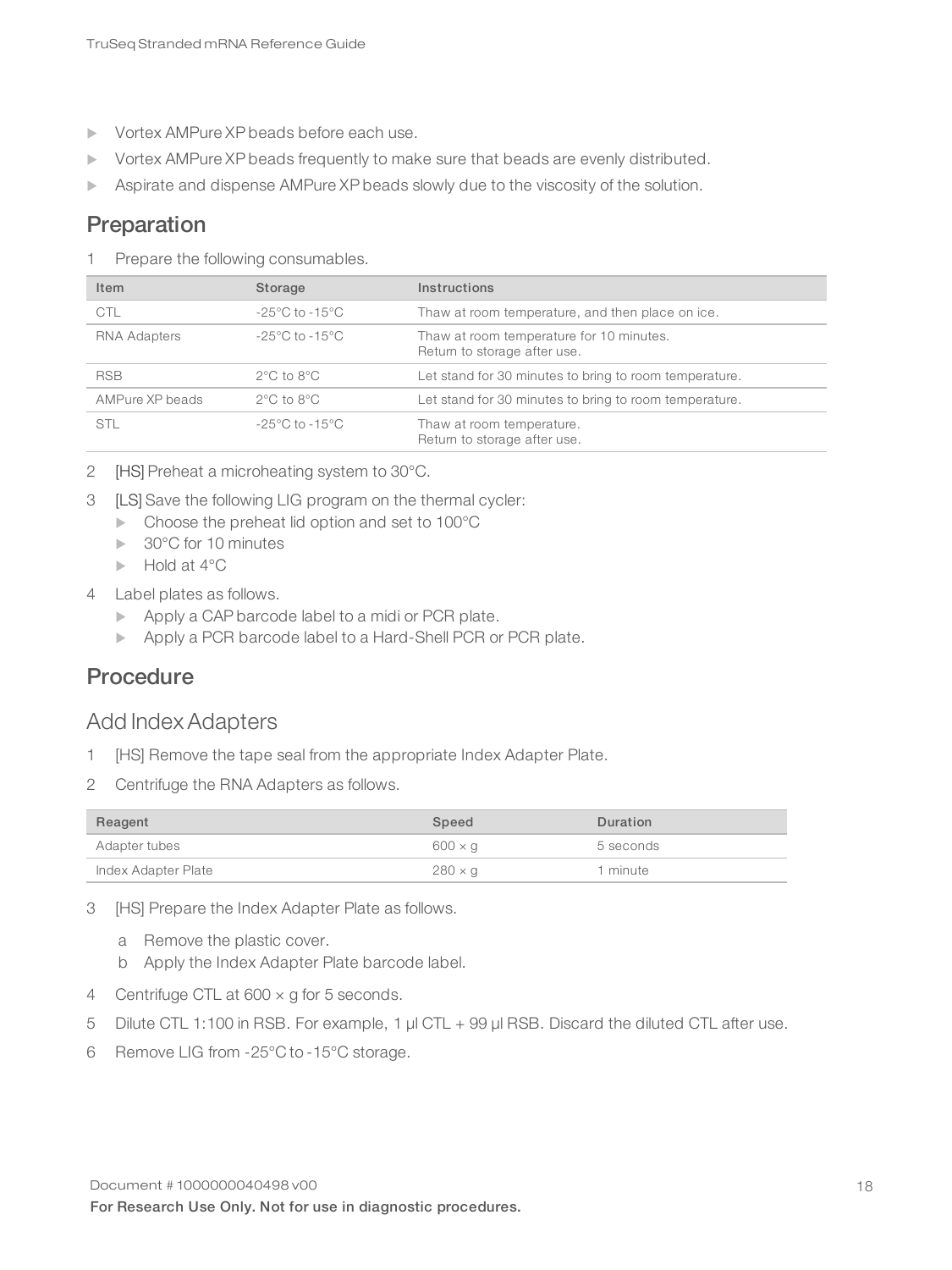- 7 Add the following reagents in the order listed to each well.
	- $\triangleright$  Diluted CTL (2.5 µl)
	- $\blacktriangleright$  LIG (2.5 µl)
	- RNA adapters  $(2.5 \mu I)$
- 8 Mix thoroughly as follows.
	- **IF IT IT IT SHAKE AT 1800 rpm for 2 minutes.**
	- $\blacktriangleright$  [LS] Pipette up and down 10 times.
- 9 Centrifuge at 280 x g for 1 minute.
- 10 [HS] Place on the 30°C microheating system with the lid closed for 10 minutes, and then place on ice.
- 11 [LS] Place on the thermal cycler and run the LIG program. Each well contains 37.5 µl.
- 12 Centrifuge STL at  $600 \times g$  for 5 seconds.
- 13 Add 5 µl STL to each well, and then mix thoroughly as follows.
	- **IF IT All Shake at 1800 rpm for 2 minutes.**
	- $\blacktriangleright$  [LS] Pipette up and down.
- 14 Centrifuge at  $280 \times g$  for 1 minute.

### CleanUp Ligated Fragments

- <span id="page-21-0"></span>1 Perform steps [2](#page-21-0) through [17](#page-22-1) using the Round 1 volumes.
- 2 Add AMPure XP beads to each well.

|                 | Round 1 | Round 2    |
|-----------------|---------|------------|
| AMPure XP beads | 42 µl   | $50$ $\mu$ |

- 3 Mix thoroughly as follows.
	- **IF IT Also Find Asset ISO** Form for 2 minutes.
	- $\blacktriangleright$  [LS] Pipette up and down.
- 4 Incubate at room temperature for 15 minutes.
- 5 Centrifuge at  $280 \times g$  for 1 minute.
- 6 Place on a magnetic stand and wait until the liquid is clear (2–5 minutes).
- 7 Remove and discard all supernatant from each well.
- 8 Wash two times as follows.
	- a Add 200 µl fresh 80% EtOH to each well.
	- b Incubate on the magnetic stand for 30 seconds.
	- c Remove and discard all supernatant from each well.
- 9 Use a 20 µl pipette to remove residual EtOH from each well.
- 10 Air-dry on the magnetic stand for 15 minutes.
- 11 Remove from the magnetic stand.
- 12 Add RSB to each well.

|            | Round 1 | Round 2   |
|------------|---------|-----------|
| <b>RSP</b> | 52.5 µl | $22.5$ µl |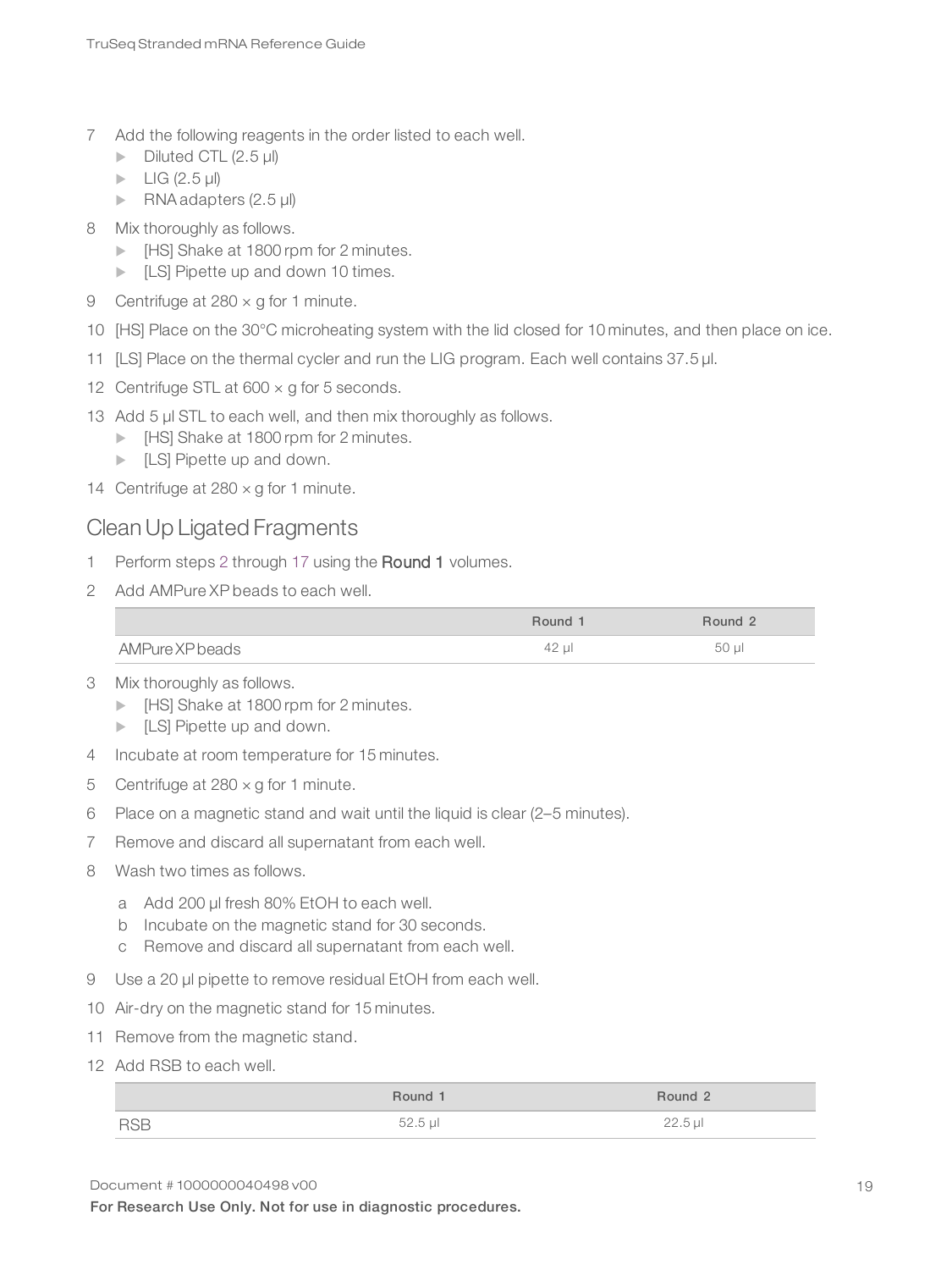- 13 Mix thoroughly as follows.
	- **IF IT All Shake at 1800 rpm for 2 minutes.**
	- $\blacktriangleright$  [LS] Pipette up and down.
- 14 Incubate at room temperature for 2 minutes.
- 15 Centrifuge at  $280 \times g$  for 1 minute.
- <span id="page-22-1"></span>16 Place on a magnetic stand and wait until the liquid is clear (2–5 minutes).
- 17 Transfer 50 µl supernatant to the corresponding well of the CAP plate.
- 18 Repeat steps [2](#page-21-0) through [17](#page-22-1) with the new plate using the Round 2 volumes.
- 19 Transfer 20 µl supernatant to the corresponding well of the PCR plate.

### SAFE STOPPING POINT

<span id="page-22-0"></span>If you are stopping, seal the plate and store at -25°C to -15°C for up to 7 days.

### Enrich DNA Fragments

This process uses PCR to selectively enrich those DNA fragments that have adapter molecules on both ends and to amplify the amount of DNA in the library. PCR is performed with PPC (PCR Primer Cocktail) that anneals to the ends of the adapters. Minimize the number of PCR cycles to avoid skewing the representation of the library.

### $\mathbf{I}$  , **NOTE**

Fragments with no adapters cannot hybridize to surface-bound primers in the flow cell. Fragments with an adapter on 1 end can hybridize to surface bound primers, but cannot form clusters.

### **Consumables**

- **PMM (PCR Master Mix)**
- PPC (PCR Primer Cocktail)
- RSB (Resuspension Buffer)
- AMPure XP beads
- **TSP1** (Target Sample Plate) barcode label
- $\blacktriangleright$  Freshly prepared 80% ethanol (EtOH)
- $\blacktriangleright$  Choose from the following containers:
	- **IF All Hard-Shell 0.3 ml PCR plate**
	- Example: ILS] 96-well 0.3 ml PCR plate, semiskirted or skirtless
- Microseal 'A' film
- Microseal 'B' adhesive seals



### **NOTE**

Use Microseal 'A' when sealing the plate before placing it on the thermal cycler. Use Microseal 'B' for other steps that require a sealed plate.

### About Reagents

Vortex AMPure XP beads before each use.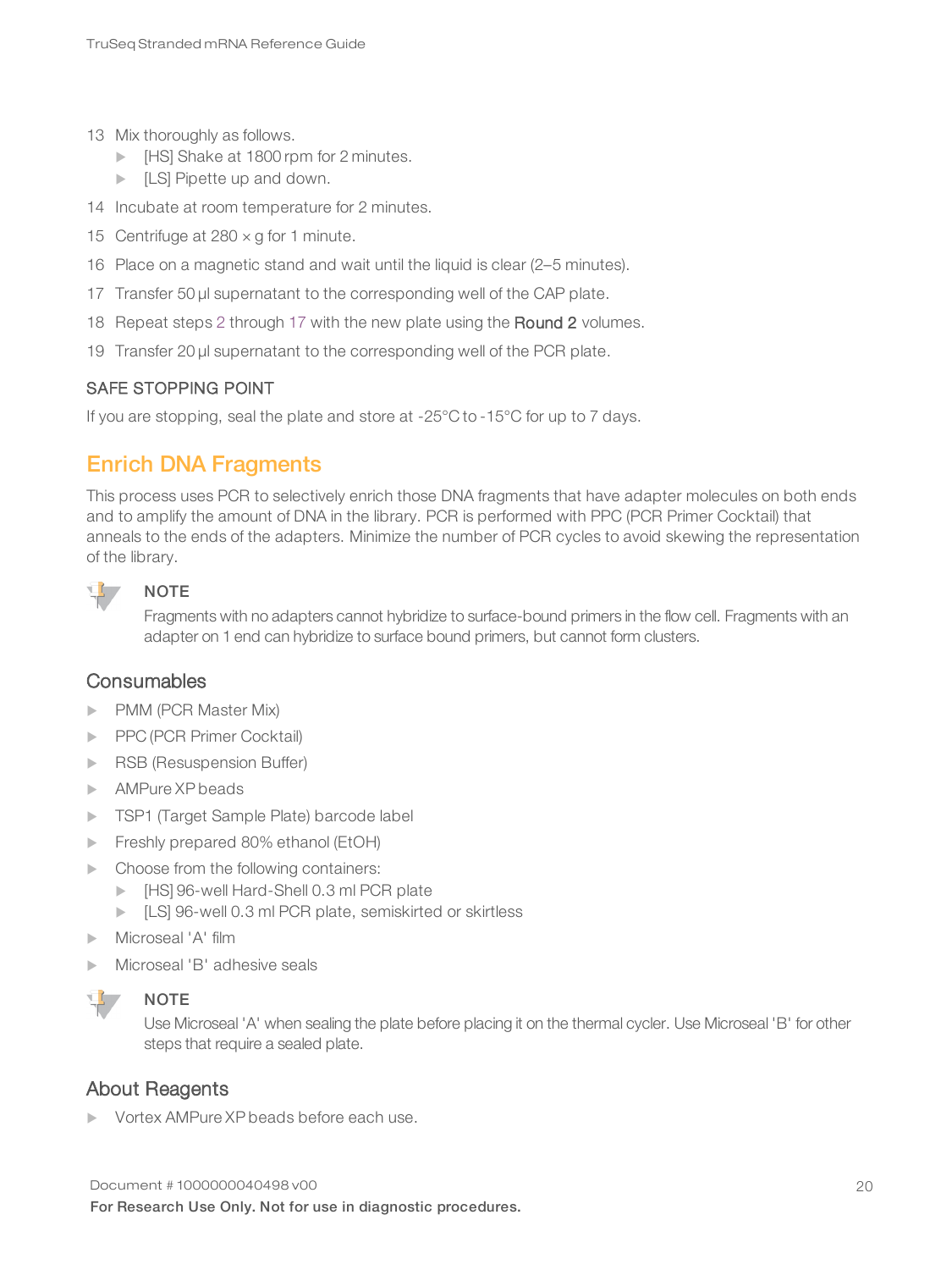- vortex AMPure XP beads frequently to make sure that beads are evenly distributed.
- **EXECT** Aspirate and dispense AMPure XP beads slowly due to the viscosity of the solution.

### Preparation

1 Prepare the following consumables.

| Item            | Storage                            | Instructions                                                                                                                               |
|-----------------|------------------------------------|--------------------------------------------------------------------------------------------------------------------------------------------|
| <b>PPC</b>      | $-25^{\circ}$ C to $-15^{\circ}$ C | Thaw at room temperature.<br>Invert to mix, then centrifuge at $600 \times g$ for 1 minute. Do not vortex.<br>Return to storage after use. |
| <b>PMM</b>      | $-25^{\circ}$ C to $-15^{\circ}$ C | Thaw on ice.<br>Invert to mix, then centrifuge at $600 \times g$ for 1 minute. Do not vortex.<br>Return to storage after use.              |
| <b>RSB</b>      | $2^{\circ}$ C to $8^{\circ}$ C     | Let stand for 30 minutes to bring to room temperature.                                                                                     |
| AMPure XP beads | $2^{\circ}$ C to $8^{\circ}$ C     | Let stand for 30 minutes to bring to room temperature.                                                                                     |

- 2 Save the following mRNA PCR program on the thermal cycler:
	- $\blacktriangleright$  Choose the preheat lid option and set to 100°C
	- ▶ 98°C for 30 seconds
	- $\blacktriangleright$  15 cycles of:
		- ▶ 98°C for 10 seconds
		- ► 60°C for 30 seconds
		- ▶ 72°C for 30 seconds
	- $\blacktriangleright$  72°C for 5 minutes
	- $\blacktriangleright$  Hold at 4 $^{\circ}$ C
- 3 Apply the TSP1 barcode label to a Hard-Shell PCR or PCR plate.

# Procedure

### Amplify DNA Fragments

- 1 Place PCR plate on ice and add 5 μl PPC to each well.
- 2 Add 25 µl PMM to each well, and then mix thoroughly as follows.
	- **IF INSTER 1600 rpm for 20 seconds.**
	- $\blacktriangleright$  [LS] Pipette up and down 10 times.
- 3 Centrifuge at 280 × g for 1 minute.
- 4 Place on the preprogrammed thermal cycler and run the mRNA PCR program. Each well contains 50 µl.

### CleanUp Amplified DNA

- 1 Centrifuge at  $280 \times g$  for 1 minute.
- 2 Add AMPure XP beads to each well. The volume depends on the type of adapter used.

| Adapter Type        | Volume AMPure XP beads |
|---------------------|------------------------|
| Adapter tubes       | .50 ul                 |
| Index Adapter Plate | 47.5 ul                |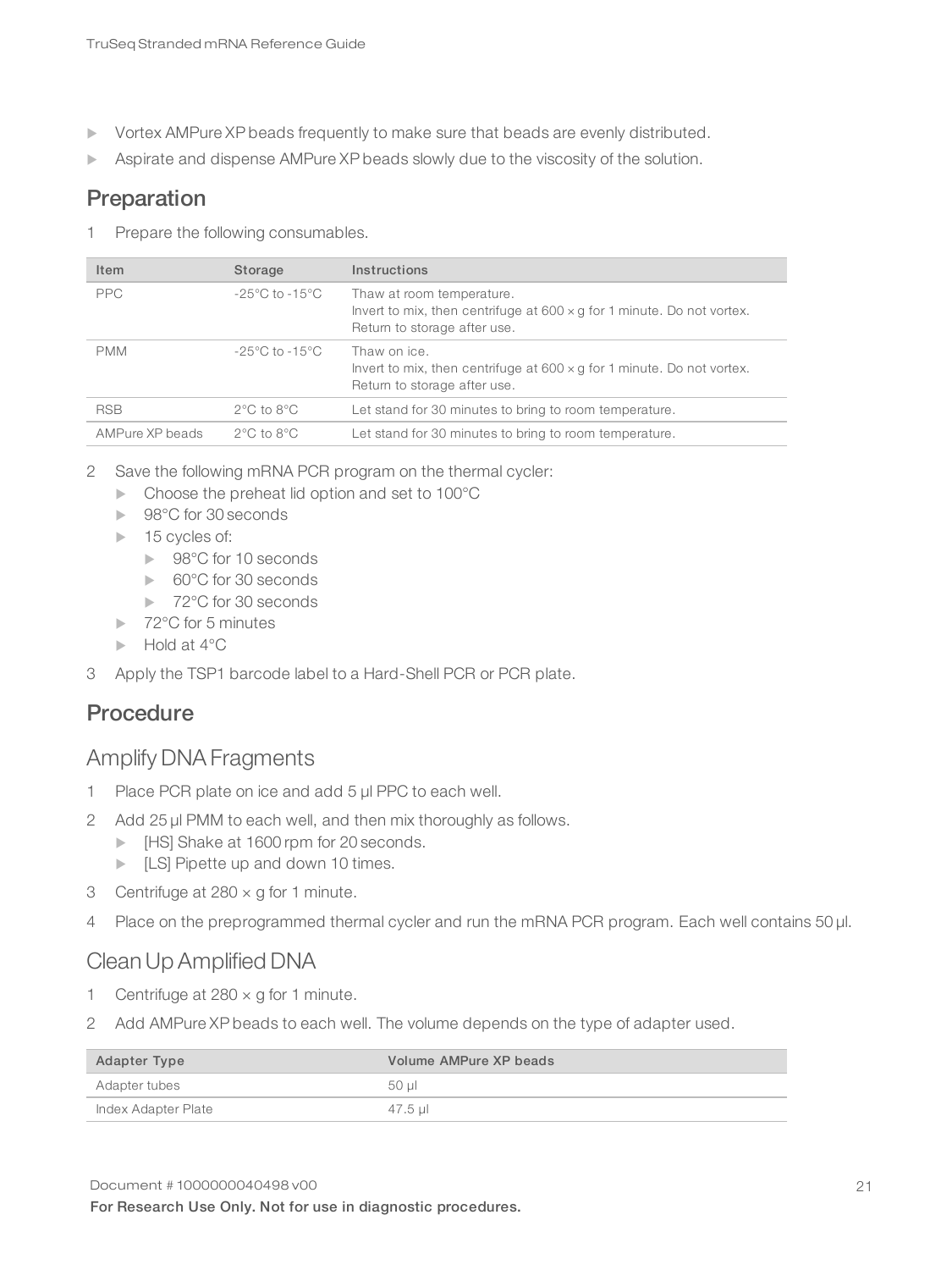- 3 Mix thoroughly, as follows.
	- **IF INSTER 1800 rpm for 2 minutes.**
	- $\blacktriangleright$  [LS] Pipette up and down 10 times.
- 4 Incubate at room temperature for 15 minutes.
- 5 Centrifuge at  $280 \times g$  for 1 minute.
- 6 Place on a magnetic stand and wait until the liquid is clear (2–5 minutes).
- 7 Remove and discard all supernatant from each well.
- 8 Wash two times as follows.
	- a Add 200 ul fresh 80% EtOH to each well.
	- b Incubate on the magnetic stand for 30 seconds.
	- c Remove and discard all supernatant from each well.
- 9 Use a 20 µl pipette to remove residual EtOH from each well.
- 10 Air-dry on the magnetic stand for 15 minutes.
- 11 Remove from the magnetic stand.
- 12 Add 32.5 µl RSB to each well, and then mix thoroughly as follows.
	- **IF IT All Shake at 1800 rpm for 2 minutes.**
	- $\blacktriangleright$  [LS] Pipette up and down 10 times.
- 13 Incubate at room temperature for 2 minutes.
- 14 Centrifuge at  $280 \times g$  for 1 minute.
- 15 Place on a magnetic stand and wait until the liquid is clear (2–5 minutes).
- 16 Transfer 30 µl supernatant to the corresponding well of the TSP1 plate.

### SAFE STOPPING POINT

<span id="page-24-0"></span>If you are stopping, seal the plate and store at -25°C to -15°C for up to 7 days.

### Check Libraries

### Quantify Libraries

To achieve the highest-quality data on Illumina sequencing platforms, it is important to create optimum cluster densities across every lane of the flow cell. Optimizing cluster densities requires accurate quantification of DNA libraries.

1 Quantify the libraries using qPCR according to the *lluminaSequencing Library qPCR Quantification Guide* (document # 11322363).

### Check Library Quality

- 1 If using a Standard Sensitivity NGS Fragment Analysis Kit on an Advanced Analytical Fragment Analyzer:
	- a Dilute the DNA library 1:1 with RSB.
	- b Run 1 µl diluted DNA library.
- 2 If using a DNA 1000 chip on an Agilent Technologies 2100 Bioanalyzer, run 1 µl undiluted DNA library.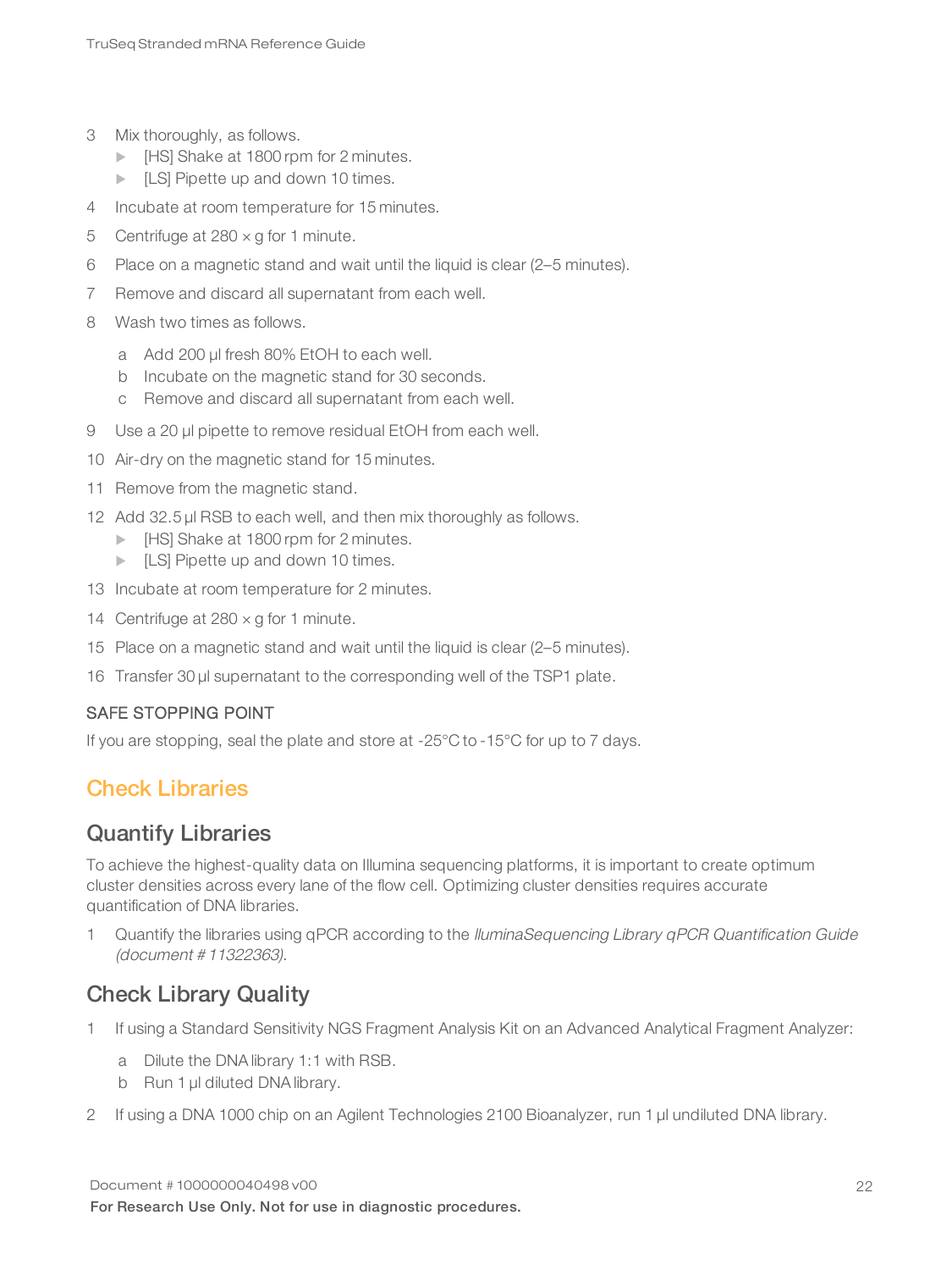3 Check the size and purity of the sample. Expect the final product to be a band at  $\sim$  260 bp.



Figure 12 Example Library Size Distribution

Figure 13 TruSeq Stranded mRNA Library Prep 260 bp PCR Product

| [bp]         | Ladder | 100 nq. UHR |
|--------------|--------|-------------|
| $1500 -$     |        |             |
| $1000 -$     |        |             |
| $700 -$      | $=$    |             |
| 500<br>400   |        |             |
| 300          |        |             |
| 200          |        |             |
| 150          |        |             |
| 100          |        |             |
| 50<br>$15 -$ |        |             |
|              | L      | ı           |

### <span id="page-25-0"></span>Normalize and Pool Libraries

This process describes how to prepare DNA templates for cluster generation. Indexed DNA libraries are normalized to 10 nM in the DCT plate and then pooled in equal volumes in the PDP plate. Non-indexed DNA libraries are normalized to 10 nM in the DCT plate.



### **NOTE**

For best practice, perform normalization and pooling directly prior to sequencing. To minimize index hopping, do not store libraries in the pooled form. For more information, see Minimize index hopping in multiplexed runs on the Illumina website.

### **Consumables**

- $\blacktriangleright$  Barcode labels
	- **DCT (Diluted Cluster Template)**
	- PDP (Pooled DCT Plate) (for pooling only)

Document # 1000000040498 v00 For Research Use Only. Not for use in diagnostic procedures.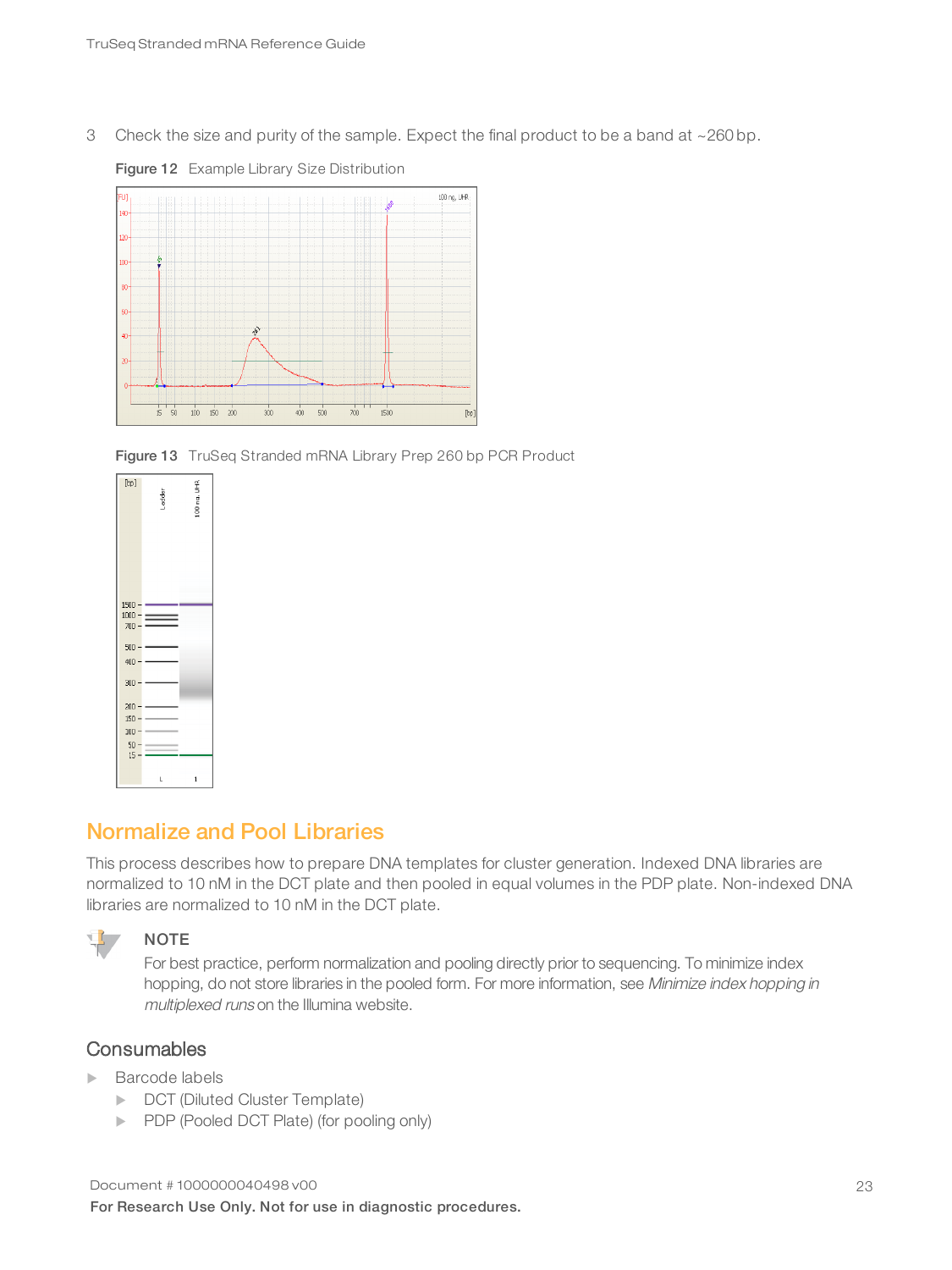- Tris-HCl 10 mM, pH 8.5 with 0.1% Tween 20
- $\blacktriangleright$  Choose from the following containers:
	- $\blacktriangleright$  [HS] 96-well midi plate
	- **EXECUTE:** [HS] 96-well Hard-Shell 0.3 ml PCR plate (for pooling)
	- $\blacktriangleright$  [LS] 96-well midi plates (2) (second plate for pooling  $>$  40 samples)
	- u [LS] 96-well 0.3 ml PCR plate, semiskirted or skirtless (for pooling ≤ 40 samples)
- Microseal 'B' adhesive seals

### Preparation

- 1 Apply barcode labels to plates as follows.
	- $\triangleright$  DCT [midi plate]
	- u [For pooling only] PDP [Hard-Shell PCR or midi (> 40 samples) or PCR (≤ 40 samples) plate]

### **Procedure**

### Normalize Libraries

- 1 Transfer 10 µl library to the corresponding well of the DCT plate.
- 2 Normalize the library concentration with Tris-HCl 10 mM, pH 8.5 with 0.1% Tween 20 to 10 nM, and then mix thoroughly as follows.
	- **IF IT IT IT SHAKE AT 1000 rpm for 2 minutes.**
	- $\blacktriangleright$  [LS] Pipette up and down 10 times.



### **NOTE** Depending on the yield quantification data of each library, the final volume of each well can vary from 10– 400 µl.

- 3 Centrifuge at 280 × g for 1 minute.
- 4 Do the following,
	- $\blacktriangleright$  To pool libraries, proceed to the next step in the workflow.
	- $\triangleright$  Libraries that are not pooled, must be diluted and denatured before proceeding to cluster generation. For more information, see the Dilute and Denature guide for your Illumina platform.

### Pool Libraries

The pooling procedure depends on the number of libraries being pooled.

### Pool 2–24 Libraries

- 1 Transfer 10 µl of each normalized library to a single well of the PDP plate.
- 2 Mix thoroughly as follows.
	- **IF IT Also Find Asset ISO** Form for 2 minutes.
	- $\blacktriangleright$  [LS] Pipette up and down 10 times.
- 3 [HS] Centrifuge at  $280 \times g$  for 1 minute.
- 4 Proceed to cluster generation. For more information, see the system guide for your Illumina sequencing platform.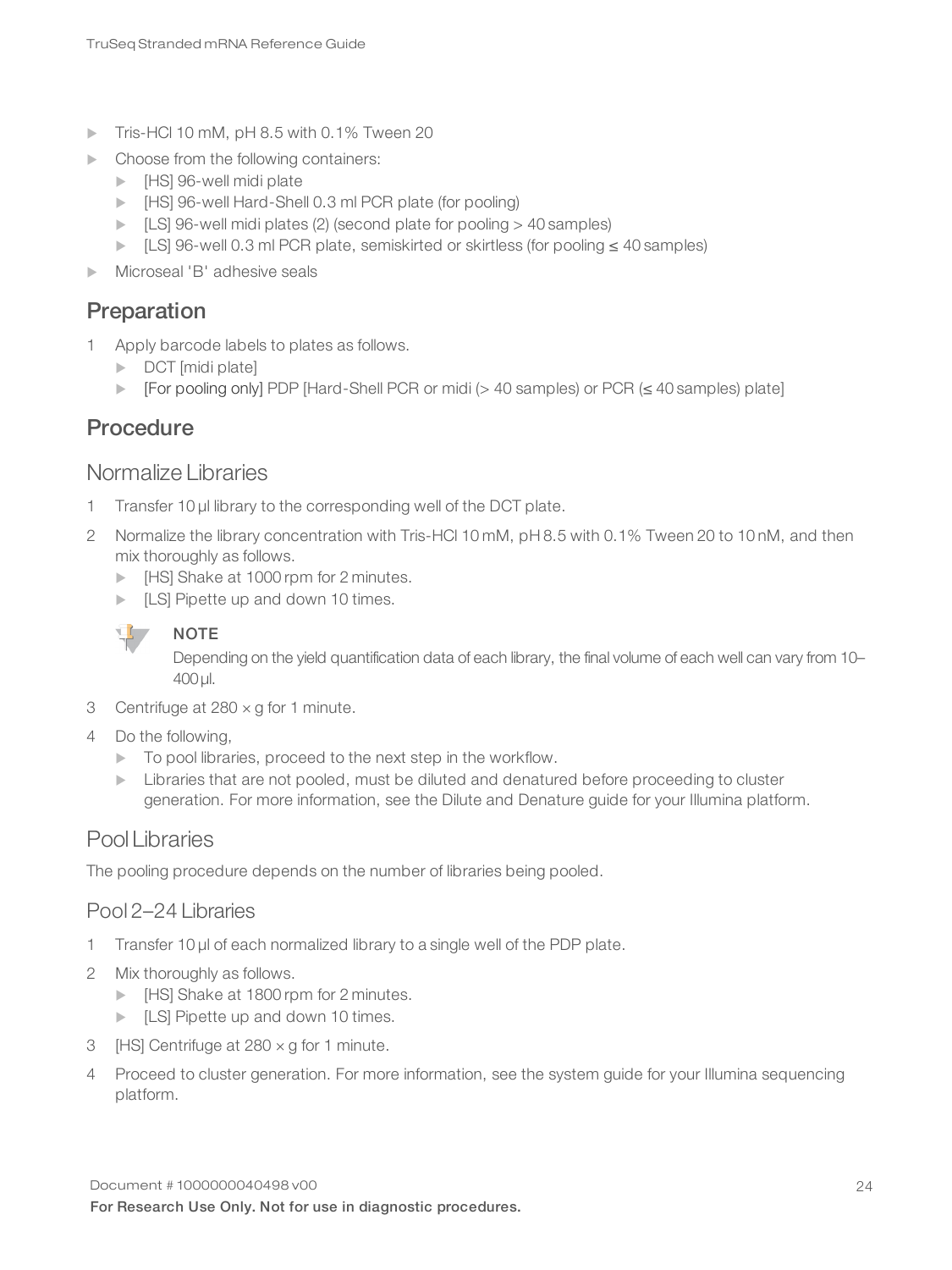### Pool 25–96 Libraries

- 1 Transfer 5 µl of each column of normalized library to column 1 of the PDP plate, and then mix thoroughly as follows.
	- **IF IT IT IT SHAKE AT 1800 rpm for 2 minutes.**
	- $\blacktriangleright$  [LS] Pipette up and down 10 times.
- 2 Centrifuge at  $280 \times g$  for 1 minute.
- 3 Transfer the contents of each well of column 1 to well A2.
- 4 Mix thoroughly as follows.
	- **INCE** [HS] Shake at 1800 rpm for 2 minutes.
	- $\blacktriangleright$  [LS] Pipette up and down 10 times.
- 5 Centrifuge at  $280 \times g$  for 1 minute.
- 6 Proceed to cluster generation. For more information, see the system guide for your Illumina sequencing platform.

### SAFE STOPPING POINT

If you are stopping, seal the plate and store at -25°C to -15°C for up to 7 days.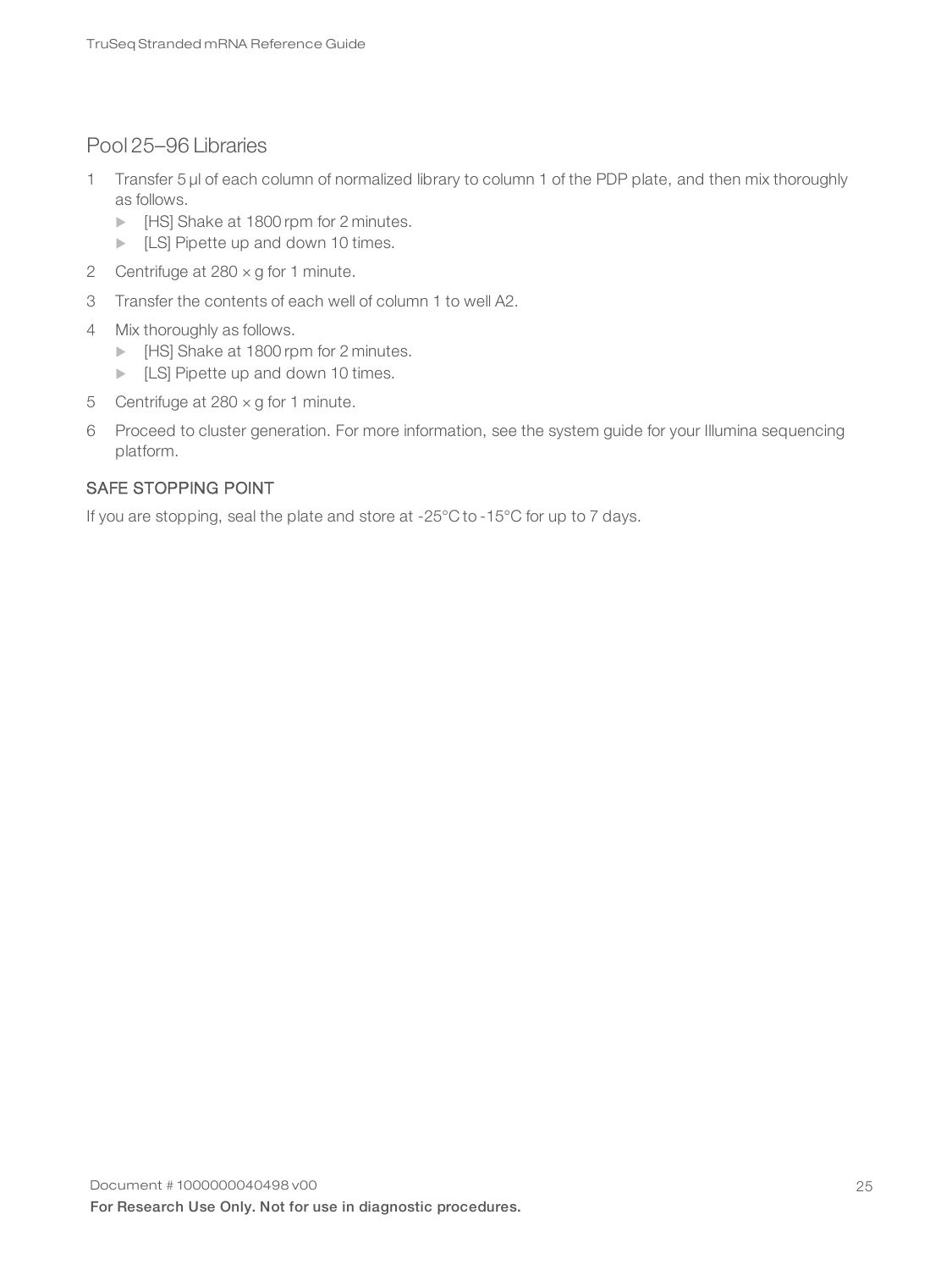# <span id="page-28-3"></span><span id="page-28-0"></span>Supporting Information

### <span id="page-28-1"></span>Introduction

The protocol described in this guide assumes that you have reviewed the contents of this section, confirmed workflow contents, and obtained all required consumables and equipment.

## <span id="page-28-2"></span>Product Contents

Make sure that you have all the reagents identified in this section before starting the protocol.

The following library prep and index adapter components are available to order through Illumina to support the TruSeq Stranded mRNA library prep workflow.

From Illumina, order one catalog number for the library prep component and one catalog number for the index adapter component depending on the number of samples for your experiment.

| Library Prep Component                                          | Catalog # |
|-----------------------------------------------------------------|-----------|
| TruSeg Stranded mRNA Library Prep (48 Samples)                  | 20020594  |
| TruSeg Stranded mRNA Library Prep (96 Samples)                  | 20020595  |
|                                                                 |           |
| Index Adapter Component                                         | Catalog # |
| IDT for Illumina-TruSeg RNA UD Indexes (24 indexes, 96 samples) | 20020591  |
| IDT for Illumina-TruSeg RNA UD Indexes (96 indexes, 96 samples) | 20022371  |
| TruSeg RNA Combinatorial Dual Indexes (96 indexes, 96 samples)  | 20019792  |
| TruSeg RNA Single Indexes (12 indexes, 24 samples) Set A        | 20020492  |
| TruSeg RNA Single Indexes (12 indexes, 24 samples) Set B        | 20020493  |

# TruSeq Stranded mRNA Library Prep (48 Samples)

This workflow uses the components described in the sections that follow.

# Library Prep Box 1, Store as specified

| Quantity | Reagent    | Description                   | Storage Temperature            |
|----------|------------|-------------------------------|--------------------------------|
|          | <b>RPB</b> | <b>RNA Purification Beads</b> | $2^{\circ}$ C to $8^{\circ}$ C |
|          | DTF.       | CTE Dilution Tube             | Room Temperature               |
|          | <b>DTA</b> | CTA Dilution Tube             | Room Temperature               |
|          | DTI        | CTL Dilution Tube             | Room Temperature               |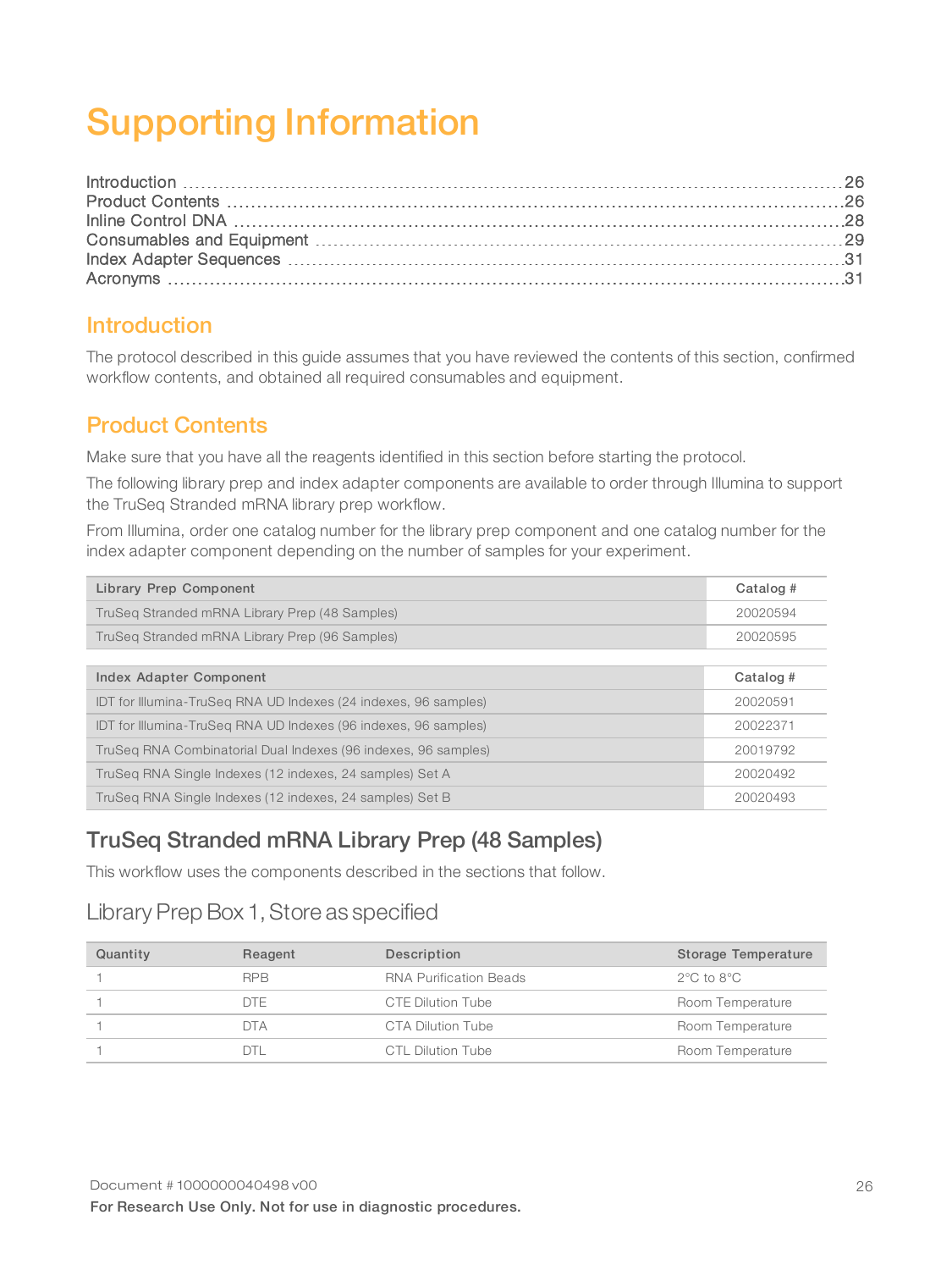# Library Prep Box 2, Store as specified

This box also contains plate barcode labels.

| Quantity | Reagent    | Description                 | Storage Temperature                |
|----------|------------|-----------------------------|------------------------------------|
|          | <b>BBB</b> | <b>Bead Binding Buffer</b>  | $2^{\circ}$ C to $8^{\circ}$ C     |
|          | <b>BWB</b> | Bead Washing Buffer         | $2^{\circ}$ C to $8^{\circ}$ C     |
|          | FI B       | Elution Buffer              | $2^{\circ}$ C to $8^{\circ}$ C     |
|          | <b>FPF</b> | Fragment, Prime, Finish Mix | $-25^{\circ}$ C to $-15^{\circ}$ C |

### Core Library Prep Box 1, Store at -25°C to -15°C

| Quantity | Reagent    | Description                |
|----------|------------|----------------------------|
|          | <b>ATL</b> | A-Tailing Mix              |
|          | <b>CTA</b> | A-Tailing Control          |
|          | <b>CTE</b> | End Repair Control         |
|          | <b>CTL</b> | Ligation Control           |
|          | LIG.       | Ligation Mix               |
|          | <b>RSB</b> | <b>Resuspension Buffer</b> |
|          | <b>STL</b> | Stop Ligation Buffer       |

## Core Library Prep Box 2, Store at -25°C to -15°C

| Quantity | Reagent    | Description                      |
|----------|------------|----------------------------------|
|          | <b>PMM</b> | <b>PCR Master Mix</b>            |
|          | PPC.       | <b>PCR Primer Cocktail</b>       |
|          | FSA        | First Strand Synthesis Act D Mix |
|          | SMM        | Second Strand Marking Master Mix |

# TruSeq Stranded mRNA Library Prep (96 Samples)

This workflow uses the components described in the sections that follow. A quantity of two of each box is included for the 96 sample workflow.

### Library Prep Box 1, Store as specified

| Quantity | Reagent    | Description                   | Storage Temperature            |
|----------|------------|-------------------------------|--------------------------------|
|          | <b>RPB</b> | <b>RNA Purification Beads</b> | $2^{\circ}$ C to $8^{\circ}$ C |
|          | DTL        | CTL Dilution Tube             | Room Temperature               |
|          | DTF.       | CTE Dilution Tube             | Room Temperature               |
|          | DTA        | CTA Dilution Tube             | Room Temperature               |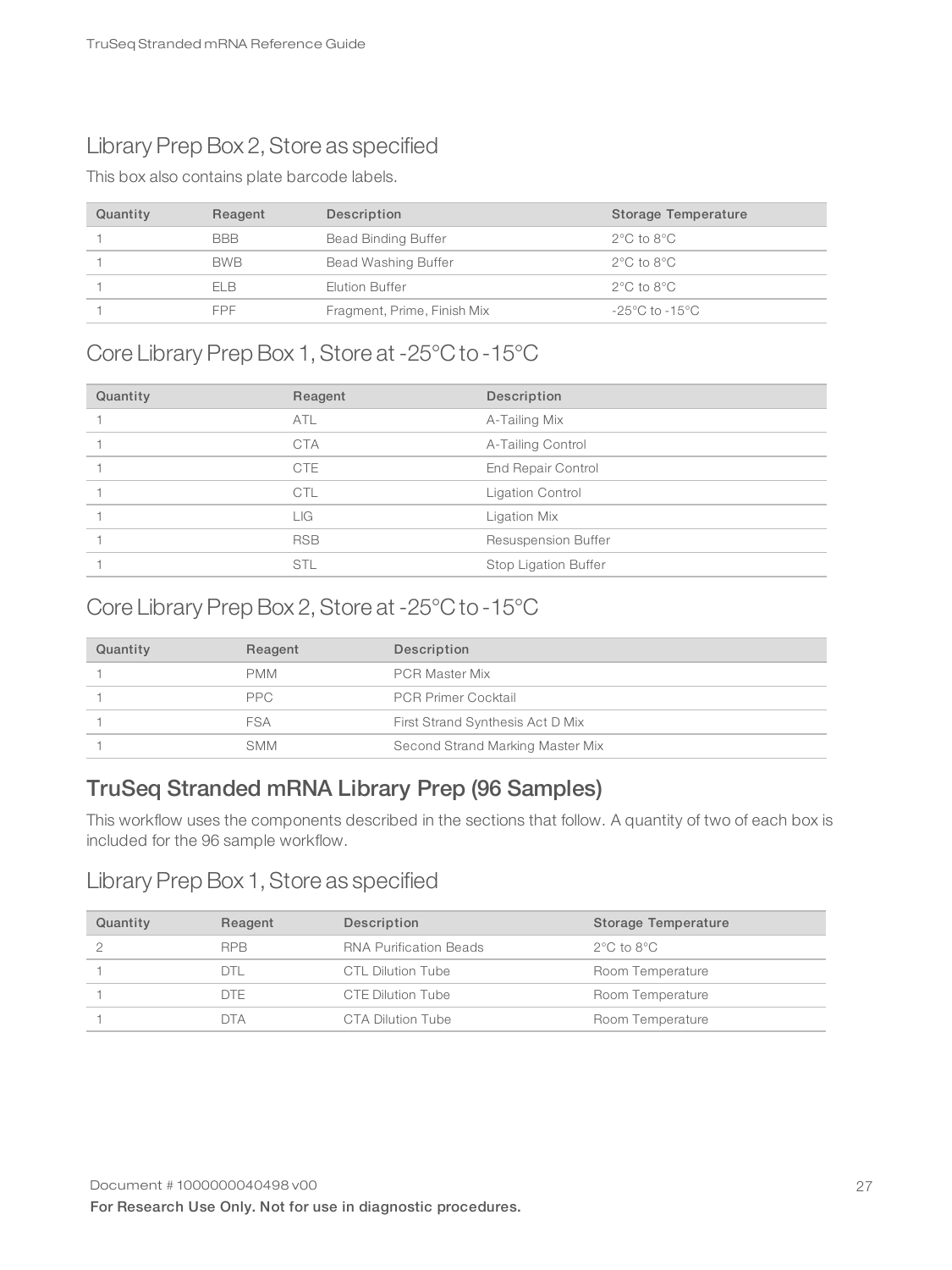# Library Prep Box 2, Store as specified

This box also contains plate barcode labels.

| Quantity | Reagent    | Description                 | Storage Temperature            |
|----------|------------|-----------------------------|--------------------------------|
|          | <b>BBB</b> | <b>Bead Binding Buffer</b>  | $2^{\circ}$ C to $8^{\circ}$ C |
|          | ELB        | Elution Buffer              | $2^{\circ}$ C to $8^{\circ}$ C |
|          | <b>BWB</b> | Bead Washing Buffer         | $2^{\circ}$ C to $8^{\circ}$ C |
|          | <b>FPF</b> | Fragment, Prime, Finish Mix | -25°C to -15°C                 |

## Core Library Prep Box 1, Store at -25°C to -15°C

| Quantity | Reagent    | Description                |
|----------|------------|----------------------------|
|          | <b>ATL</b> | A-Tailing Mix              |
|          | <b>CTA</b> | A-Tailing Control          |
|          | <b>CTE</b> | <b>End Repair Control</b>  |
|          | <b>CTL</b> | Ligation Control           |
|          | LIG        | Ligation Mix               |
|          | <b>RSB</b> | <b>Resuspension Buffer</b> |
|          | <b>STL</b> | Stop Ligation Buffer       |

# Core Library Prep Box 2, Store at -25°C to -15°C

| Quantity | Reagent    | Description                      |
|----------|------------|----------------------------------|
|          | <b>PMM</b> | <b>PCR Master Mix</b>            |
|          | PPC.       | <b>PCR Primer Cocktail</b>       |
|          | <b>FSA</b> | First Strand Synthesis Act D Mix |
|          | <b>SMM</b> | Second Strand Marking Master Mix |

### <span id="page-30-0"></span>Inline Control DNA

The use of the included In-line Control DNA provided with this kit is optional and requires a custom analysis pipeline. If analysis is not available, Illumina recommends omitting them from the prep.

CTE (End Repair Control), CTA (A-Tailing Control), and CTL (Ligation Control) contain DNA fragments used as controls for the enzymatic activities of the SMM (Second Strand Marking Master Mix), ATL (A-Tailing Mix), and LIG (Ligation Mix). Each inline control contains dsDNA fragments designed to report the success or failure of a specific enzymatic activity.

The control molecules work through the design of their ends. Controls are added to the reactions before their corresponding step in the protocol. Their end structures match the end structures of a DNA molecule that has not gone through the step. If the step is successful, the control molecule is modified to participate in downstream reactions of library generation and result in sequencing data. If the step fails, the control molecule does not go forward in the process and no sequencing data are generated. Using 1 µg of starting material, the controls yield approximately 0.2% of clusters, although the yield can vary based on library yield.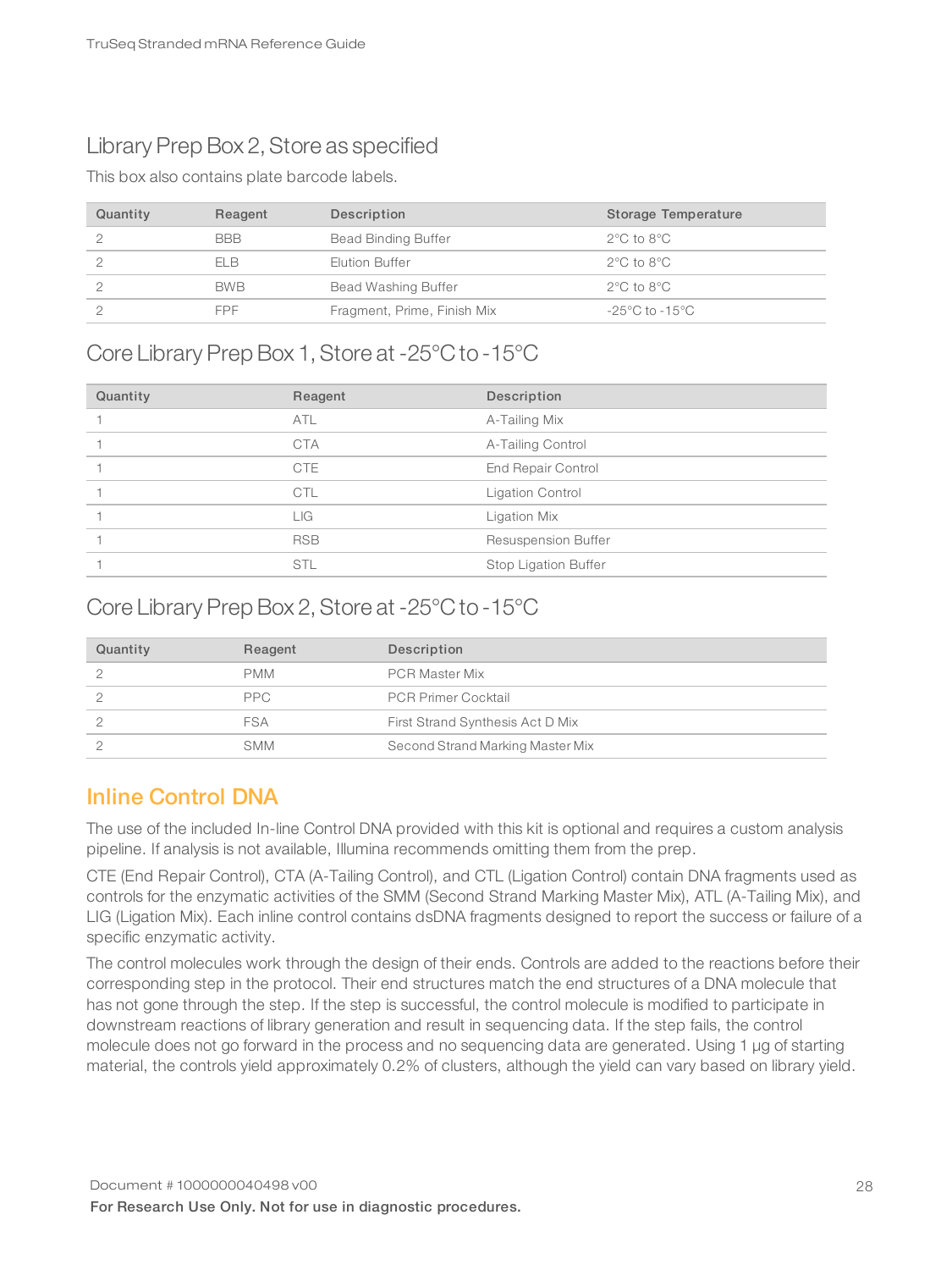### Table 2 Inline Control Functions

| Reagent    | Function                                                                                                  | Control                        | <b>Structure of Control</b><br><b>DNA Ends</b>    |
|------------|-----------------------------------------------------------------------------------------------------------|--------------------------------|---------------------------------------------------|
| <b>SMM</b> | End repair: Generate blunt ended fragments by 3'-> 5'<br>exonuclease and 5'-> 3' polymerase activities    | End<br>Repair<br>Control 1*    | 5' overhang at 1 end,<br>3' overhang at other end |
| <b>SMM</b> | End repair: Add 5'-phosphate groups needed for<br>downstream ligation                                     | End<br>Repair<br>Control $2^*$ | Blunt with 5'-OH group                            |
| ATL        | A-tailing: Make fragments compatible with adapters and<br>prevent self-ligation by adding a 3'-A overhang | A-Tailing<br>Control           | Blunt with 5'-phosphate<br>group                  |
| LIG        | Ligation: Join 3'-T overhang adapters to 3'-A overhang<br>inserts                                         | Ligation<br>Control            | Single-base 3' 'A' base<br>overhang               |

\*End Repair Control 1 and End Repair Control 2 are separate controls included in the End Repair Control reagent.

Inline controls can be used for various library insert sizes. Each is provided in ladders ranging from approximately 150–850 bp in 100 bp increments. Each control molecule has a unique DNA sequence, which indicates both its function and size.

Inline controls are used for troubleshooting and to identify the specific mode of failure. Using controls is optional. You can replace inline controls with an equal volume of RSB.

### <span id="page-31-0"></span>Consumables and Equipment

Some items required depend on the workflow performed (HS or LS) and these items are specified in separate tables.

The protocol has been optimized and validated using the items listed. Comparable performance is not guaranteed when using alternate consumables and equipment.

### **Consumables**

| Consumable                                                  | Supplier                                 |
|-------------------------------------------------------------|------------------------------------------|
| 1.5 ml RNase/DNase-free nonsticky tubes                     | Thermo Fisher Scientific, part # AM12450 |
| 10 µl barrier pipette tips                                  | General lab supplier                     |
| 10 µl multichannel pipettes                                 | General lab supplier                     |
| 10 µl single channel pipettes                               | General lab supplier                     |
| 1000 µl barrier pipette tips                                | General lab supplier                     |
| 1000 µl multichannel pipettes                               | General lab supplier                     |
| 1000 µl single channel pipettes                             | General lab supplier                     |
| 200 µl barrier pipette tips                                 | General lab supplier                     |
| 200 µl multichannel pipettes                                | General lab supplier                     |
| 200 µl single channel pipettes                              | General lab supplier                     |
| 96-well storage plates, round well, 0.8 ml ('midi' plate)   | Thermo Fisher Scientific, part # AB-0859 |
| Agencourt AMPure XP 60 ml kit                               | Beckman Coulter Genomics, part # A63881  |
| Agilent DNA 1000 Kit                                        | Agilent Technologies, part #5067-1504    |
| Ethanol 200 proof (absolute) for molecular biology (500 ml) | Sigma-Aldrich, part # E7023              |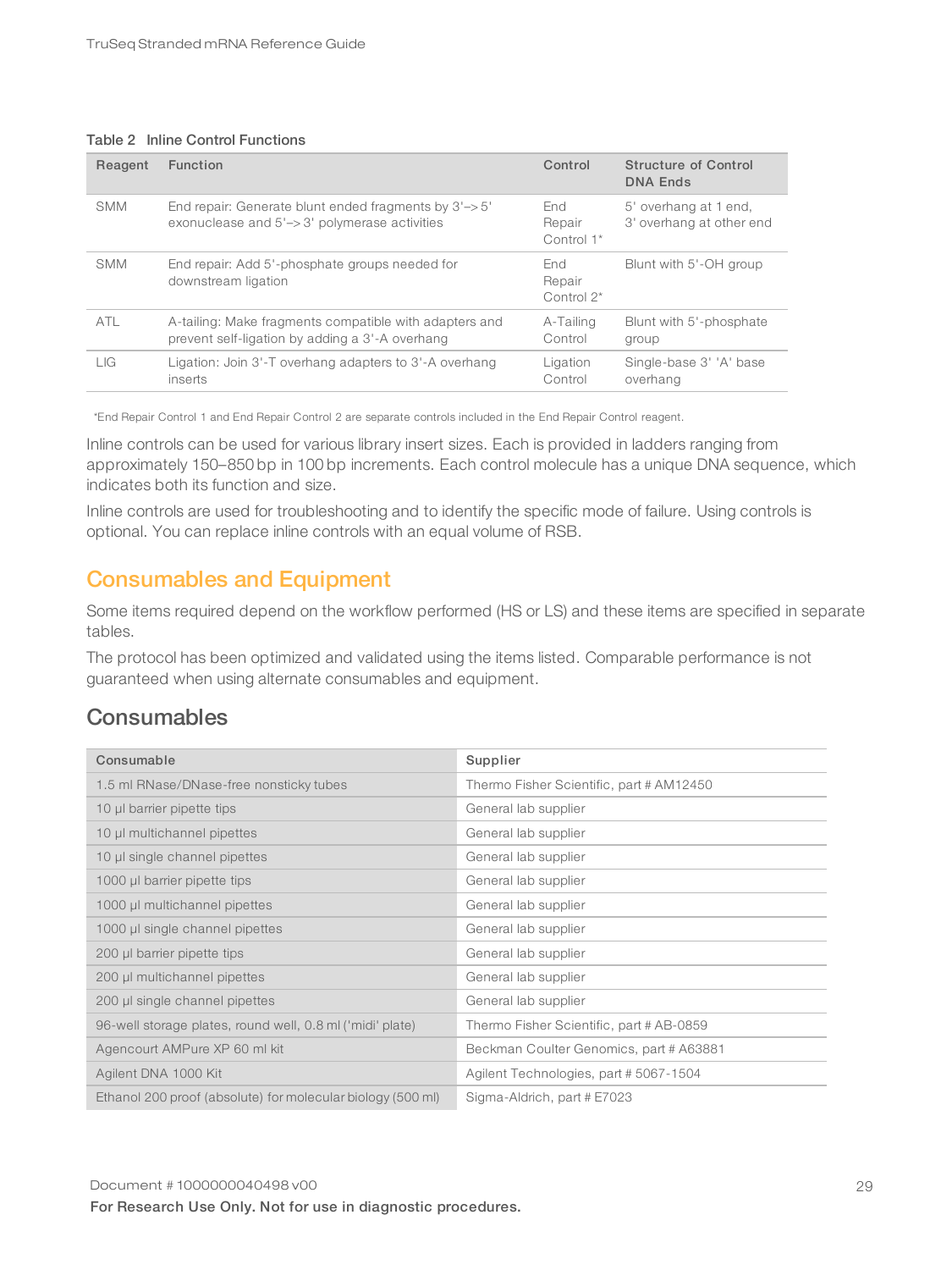| Consumable                                                                                                                                                                      | Supplier                                                                                       |
|---------------------------------------------------------------------------------------------------------------------------------------------------------------------------------|------------------------------------------------------------------------------------------------|
| Microseal 'B' adhesive seals                                                                                                                                                    | Bio-Rad, part # MSB-1001                                                                       |
| Nuclease-free ultrapure water                                                                                                                                                   | General lab supplier                                                                           |
| RNaseZap (to decontaminate surfaces)                                                                                                                                            | General lab supplier                                                                           |
| RNase/DNase-free 8-tube strips and caps                                                                                                                                         | General lab supplier                                                                           |
| RNase/DNase-free multichannel reagent reservoirs,<br>disposable                                                                                                                 | WWR, part #89094-658                                                                           |
| SuperScript II Reverse Transcriptase (1 per 48 reactions)                                                                                                                       | Thermo Fisher Scientific, part #18064-014                                                      |
| Tris-HCI 10 mM, pH8.5                                                                                                                                                           | General lab supplier                                                                           |
| Tween 20                                                                                                                                                                        | Sigma, part # P7949                                                                            |
| [Optional - to aliquot reagents] 96-well 2 ml deep well<br>plates                                                                                                               | Thomson Instrument Company, part #951652                                                       |
| [Optional - to determine input RNA integrity] Certified low<br>range ultra agarose                                                                                              | Bio-Rad, part #161-3107                                                                        |
| [Optional - positive control] Human UHR total RNA                                                                                                                               | Agilent Technologies, part #740000                                                             |
| [Optional - for starting material quality assessment] One of<br>the following:<br>• Standard Sensitivity RNA Analysis Kit (20nt Lower<br>Marker)<br>• Agilent RNA 6000 Nano Kit | • Advanced Analytical Technologies, part # DNF-489<br>• Agilent Technologies, part # 5067-1511 |

# Consumables for HS Workflow

| Consumable                          | Supplier                 |
|-------------------------------------|--------------------------|
| 96-well Hard-Shell 0.3 ml PCR plate | Bio-Rad, part # HSP-9601 |
| Microseal 'A' film                  | Bio-Rad, part # MSA-5001 |

# Consumables for LS Workflow

| Consumable                | Supplier             |
|---------------------------|----------------------|
| 96-well 0.3 ml PCR plates | General lab supplier |

# Equipment

| Equipment                                                                                             | Supplier/Description                                                                                          |
|-------------------------------------------------------------------------------------------------------|---------------------------------------------------------------------------------------------------------------|
| 96-well thermal cycler<br>(with programmable heated lid)                                              | General lab supplier                                                                                          |
| One of the following:<br>• Fragment Analyzer Automated CE System<br>• 2100 Bioanalyzer Desktop System | • Advanced Analytical Technologies,<br>part # FSv2-CE2 or FSv2-CE10<br>• Agilent Technologies, part # G2940CA |
| Magnetic stand-96                                                                                     | Thermo Fisher Scientific, part # AM10027                                                                      |
| Microplate centrifuge                                                                                 | General lab supplier                                                                                          |
| Vortexer                                                                                              | General lab supplier                                                                                          |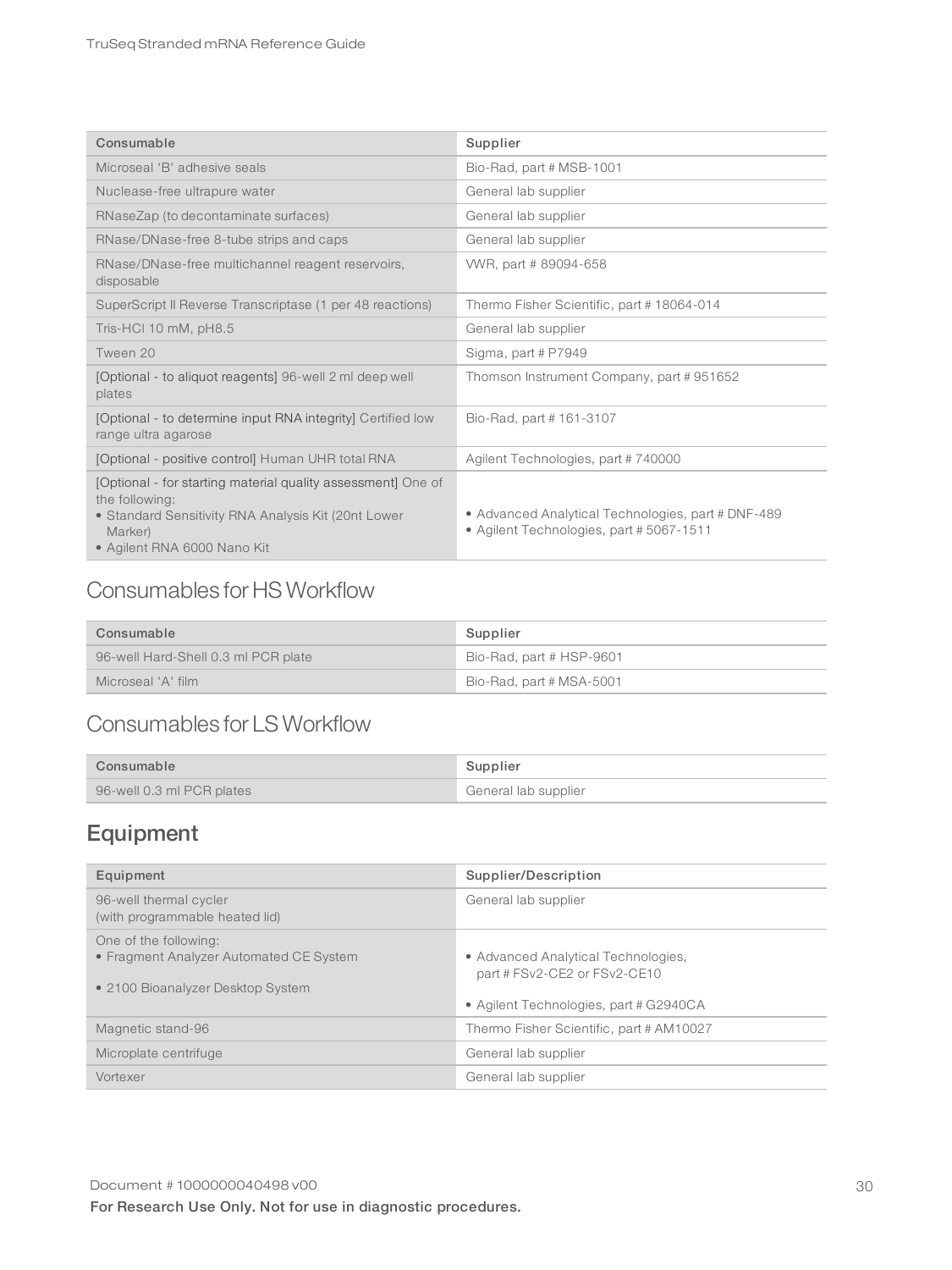# Equipment for HS Workflow

| Consumable                                                                                                             | Supplier                                                                      |
|------------------------------------------------------------------------------------------------------------------------|-------------------------------------------------------------------------------|
| High-Speed Microplate Shaker                                                                                           | WWR, catalog #<br>• 13500-890 (110 V/120 V) or<br>$\bullet$ 14216-214 (230 V) |
| Midi plate insert for heating system<br>Note: Two inserts are recommended<br>to support successive heating procedures. | Illumina, catalog # BD-60-601                                                 |
| Stroboscope                                                                                                            | General lab supplier                                                          |
| One of the following:<br>Note: Two systems are recommended<br>to support successive heating procedures.                |                                                                               |
| • SciGene TruTemp Heating System                                                                                       | • Illumina, catalog # SC-60-503 (115 V) or SC-60-504<br>$(220 \text{ V})$     |
| • Hybex Microsample Incubator                                                                                          | • SciGene, catalog # 1057-30-0 (115 V) or 1057-30-2<br>(230V)                 |

### <span id="page-33-0"></span>Index Adapter Sequences

For information on index adapter sequences, see Illumina Adapter Sequences (document # [1000000002694](https://support.illumina.com/downloads/illumina-customer-sequence-letter.html)) which provides information regarding the nucleotide sequences that comprise Illumina oligonucleotides used in Illumina sequencing technologies.

### <span id="page-33-1"></span>Acronyms

| Acronym    | Definition                       |
|------------|----------------------------------|
| <b>ALP</b> | Adapter Ligation Plate           |
| <b>ATL</b> | A-Tailing Mix                    |
| <b>BBB</b> | <b>Bead Binding Buffer</b>       |
| <b>BWB</b> | Bead Washing Buffer              |
| CAP        | Clean Up ALP Plate               |
| <b>CCP</b> | cDNA Clean Up Plate              |
| <b>CDP</b> | cDNA Plate                       |
| <b>CTA</b> | A-Tailing Control                |
| <b>CTE</b> | <b>End Repair Control</b>        |
| <b>CTL</b> | <b>Ligation Control</b>          |
| <b>DCT</b> | <b>Diluted Cluster Template</b>  |
| <b>ELB</b> | <b>Elution Buffer</b>            |
| <b>FPF</b> | Fragment, Prime, Finish Mix      |
| <b>FSA</b> | First Strand Synthesis Act D Mix |
| <b>HS</b>  | High Sample                      |
| <b>IEM</b> | Illumina Experiment Manager      |
| LIG        | Ligation Mix                     |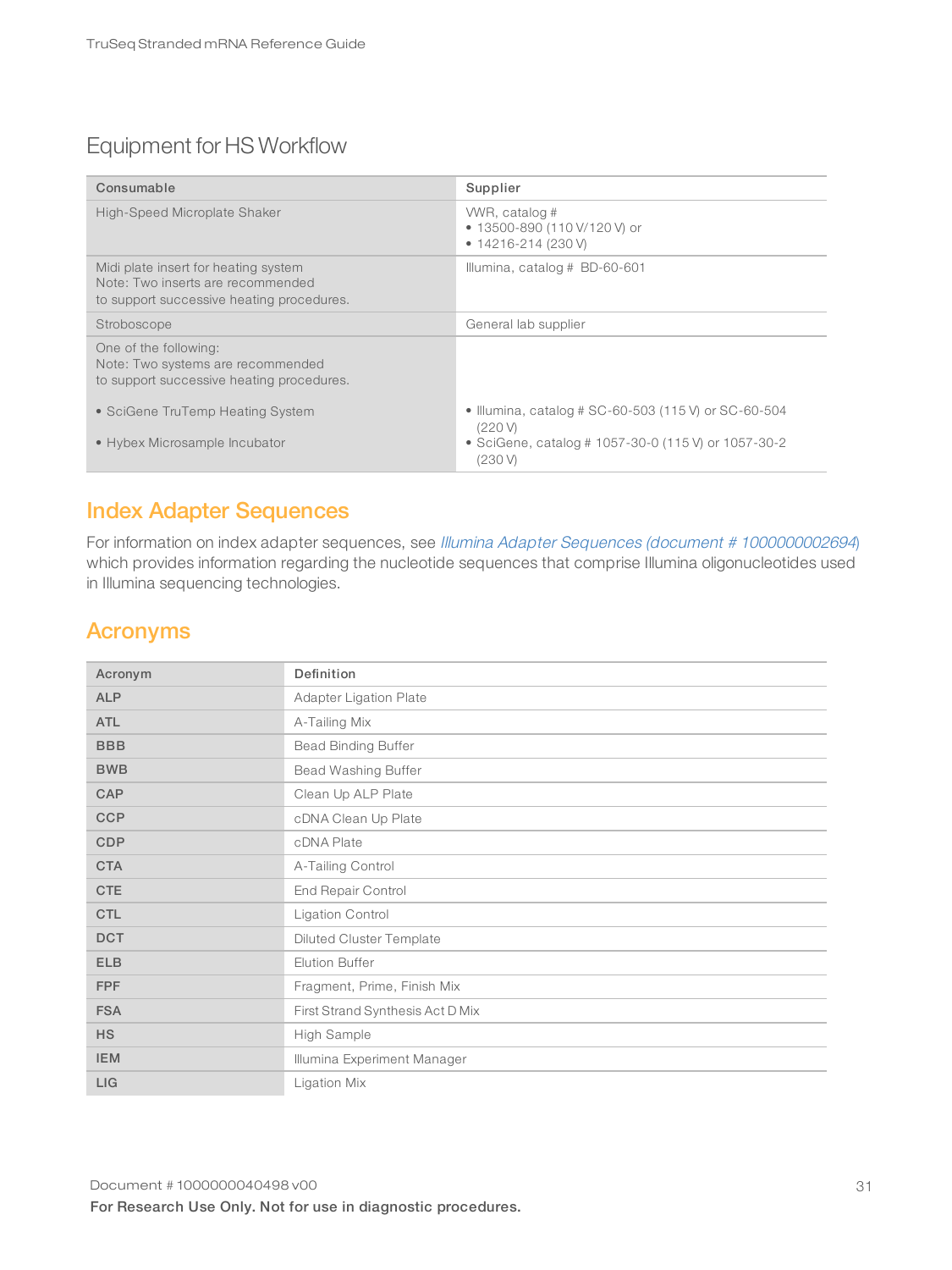| Acronym    | Definition                    |
|------------|-------------------------------|
| <b>LRM</b> | Local Run Manager             |
| LS.        | Low Sample                    |
| <b>PCR</b> | Polymerase Chain Reaction     |
| <b>PDP</b> | Pooled Dilution Plate         |
| <b>PMM</b> | <b>PCR Master Mix</b>         |
| <b>PPC</b> | <b>PCR Primer Cocktail</b>    |
| <b>RBP</b> | <b>RNA Bead Plate</b>         |
| <b>RFP</b> | RNA Fragmentation Plate       |
| <b>RPB</b> | <b>RNA Purification Beads</b> |
| <b>RSB</b> | Resuspension Buffer           |
| <b>SSM</b> | Second Strand Master Mix      |
| <b>STL</b> | Stop Ligation Buffer          |
| <b>TSP</b> | <b>Target Sample Plate</b>    |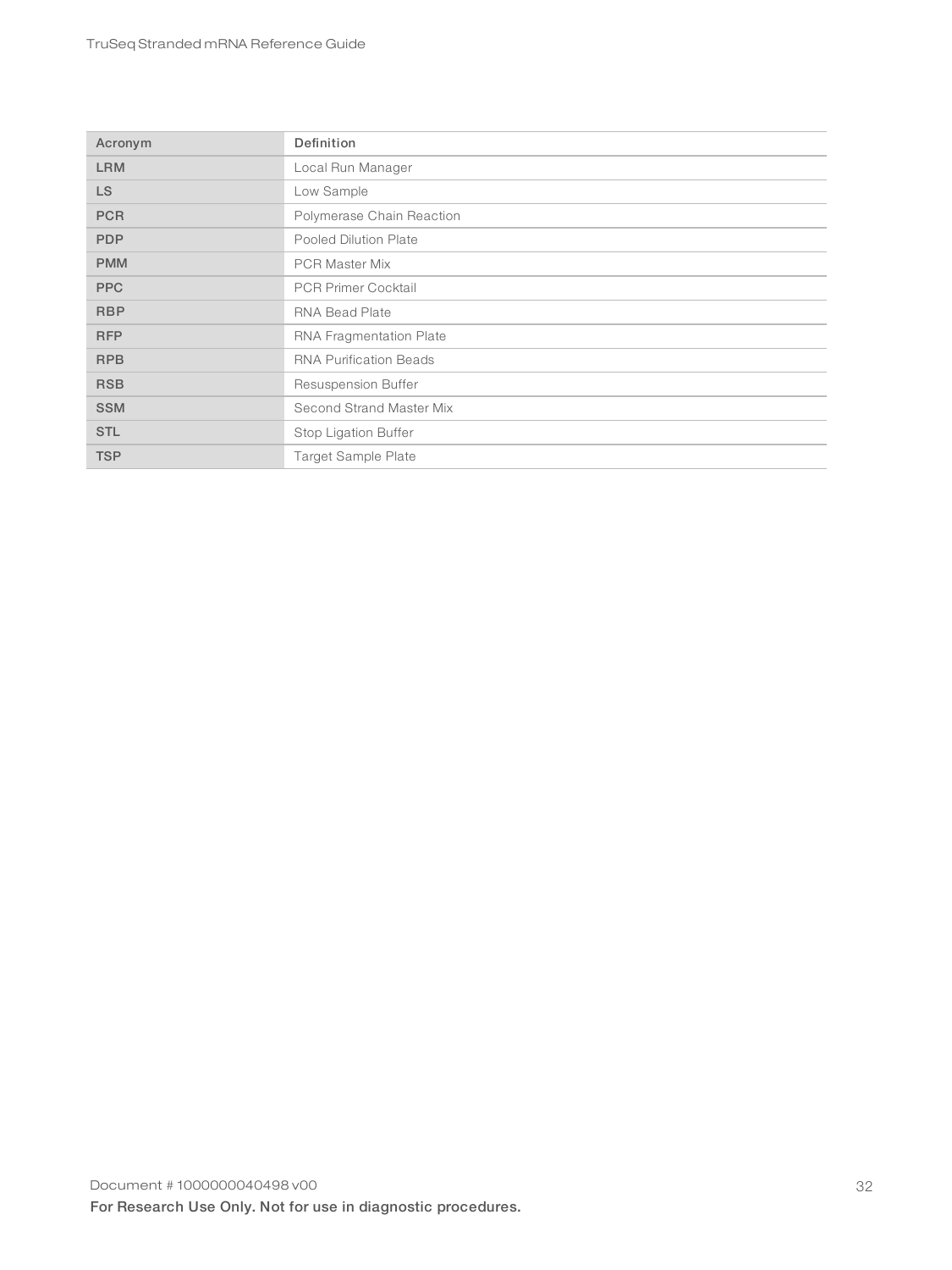# <span id="page-35-3"></span><span id="page-35-0"></span>Alternate Fragmentation Protocols

### <span id="page-35-1"></span>Introduction

Fragmentation of the nucleic acids is required for optimal library preparation, clustering, and sequencing. The TruSeq Stranded mRNA Library Prep fragmentation protocol for transcriptome analysis is performed on the RNA after mRNA purification using elevated temperatures. The fragmentation results in libraries with inserts ranging from 120–200 bp, with a median size of 150 bp.

Some studies require larger insert sizes, such as splice variant analysis studies. Modified the fragmentation times allow for varying the insert size of your library.

## <span id="page-35-2"></span>Modify RNA Fragmentation Time

To modify the fragmentation of the RNA to allow for longer RNA fragments, the time of fragmentation can be shortened during Purify and [Fragment](#page-11-2) mRNA on page 9. Modify the thermal cycler Elution 2 - Frag - Prime program: 94°C for X minutes followed by a 4°C hold for the thermal cycler. Determine X based on the length of the desired RNA. See [Table](#page-35-4) 3 for a range of suggested times and sizes.

| Time at 94 $^{\circ}$ C<br>(minutes) | Range of Insert Length <sup>a</sup><br>(bp) | Median Insert Length <sup>a</sup><br>(bp) | Average Final Library Size (Bioanalyzer<br>bp) |
|--------------------------------------|---------------------------------------------|-------------------------------------------|------------------------------------------------|
| 0 <sub>p</sub>                       | 130-350                                     | 200                                       | 467                                            |
|                                      | 130-310                                     | 190                                       | 439                                            |
| $\mathcal{P}$                        | 130-290                                     | 185                                       | 410                                            |
| 3                                    | 125-250                                     | 165                                       | 366                                            |
| $\overline{4}$                       | $120 - 225$                                 | 160                                       | 326                                            |
| 8                                    | 120-210                                     | 155                                       | 309                                            |
| 12                                   | 115-180                                     | 140                                       | 272                                            |
| Covaris <sup>c</sup>                 | 130-280                                     | 180                                       | 385                                            |

### <span id="page-35-4"></span>Table 3 Library Insert Fragmentation Time

a. Insert length determined after clustering and sequencing with a paired-end sequencing run.

b. Skip the Incubate RFP procedure (fragmentation) for samples requiring 0 minutes fragmentation time. Instead, place the sealed plate on the preheated thermal cycler. Close the lid and incubate the plate at 80°C for 2 minutes to elute full length RNA from the RNA purification beads. Then, immediately place the plate on the magnetic stand and proceed to the Synthesize First Strand cDNA process.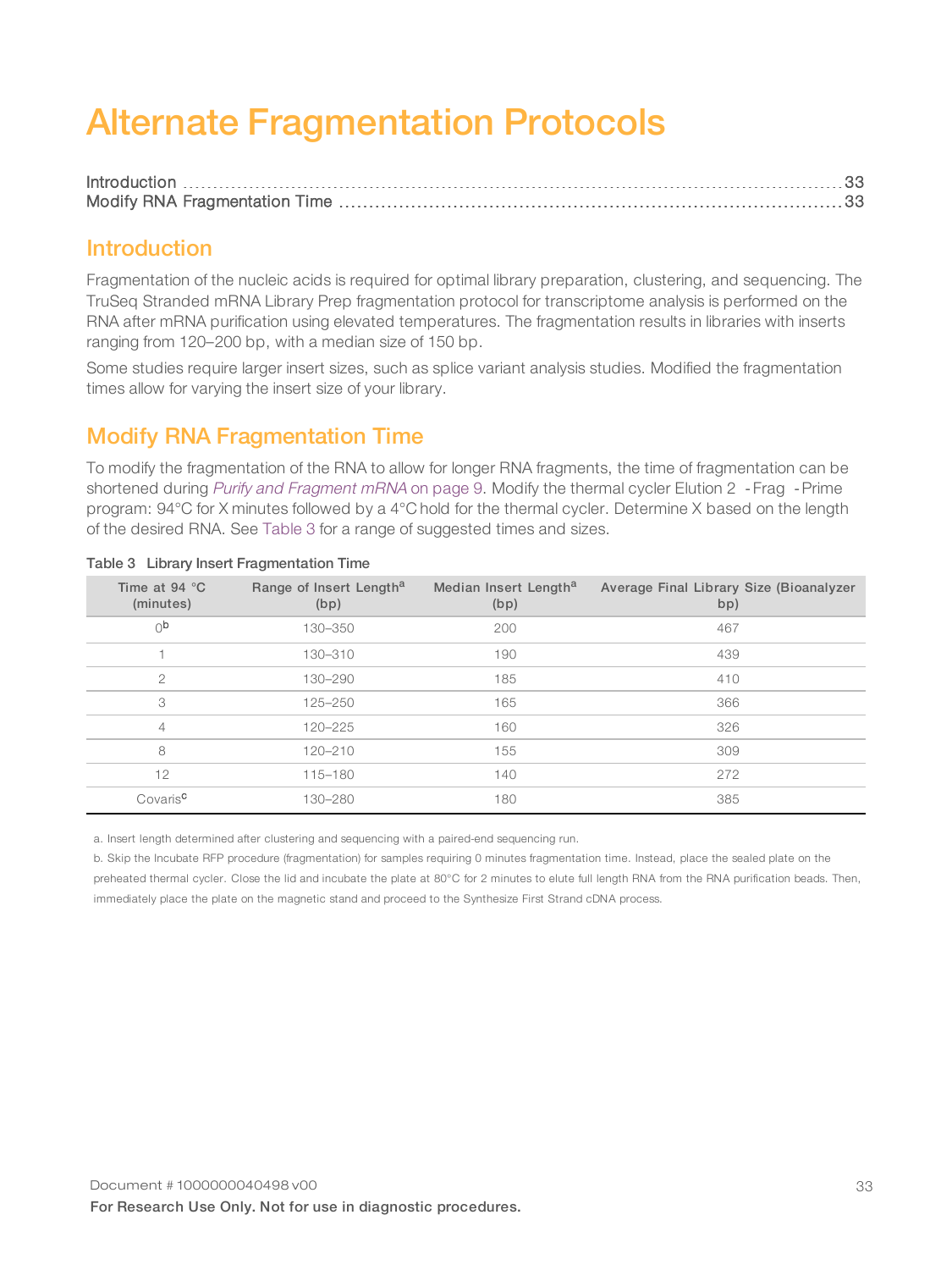

Figure 14 Shortened Fragmentation Time Results



### **NOTE**

The discrepancy between the reported insert size using the Agilent Bioanalyzer and the insert size determined after clustering and sequencing with a paired-end sequencing run is due to the bias towards clustering smaller fragments. To target a specific fragment size, a gel size selection step is required after adapter ligation.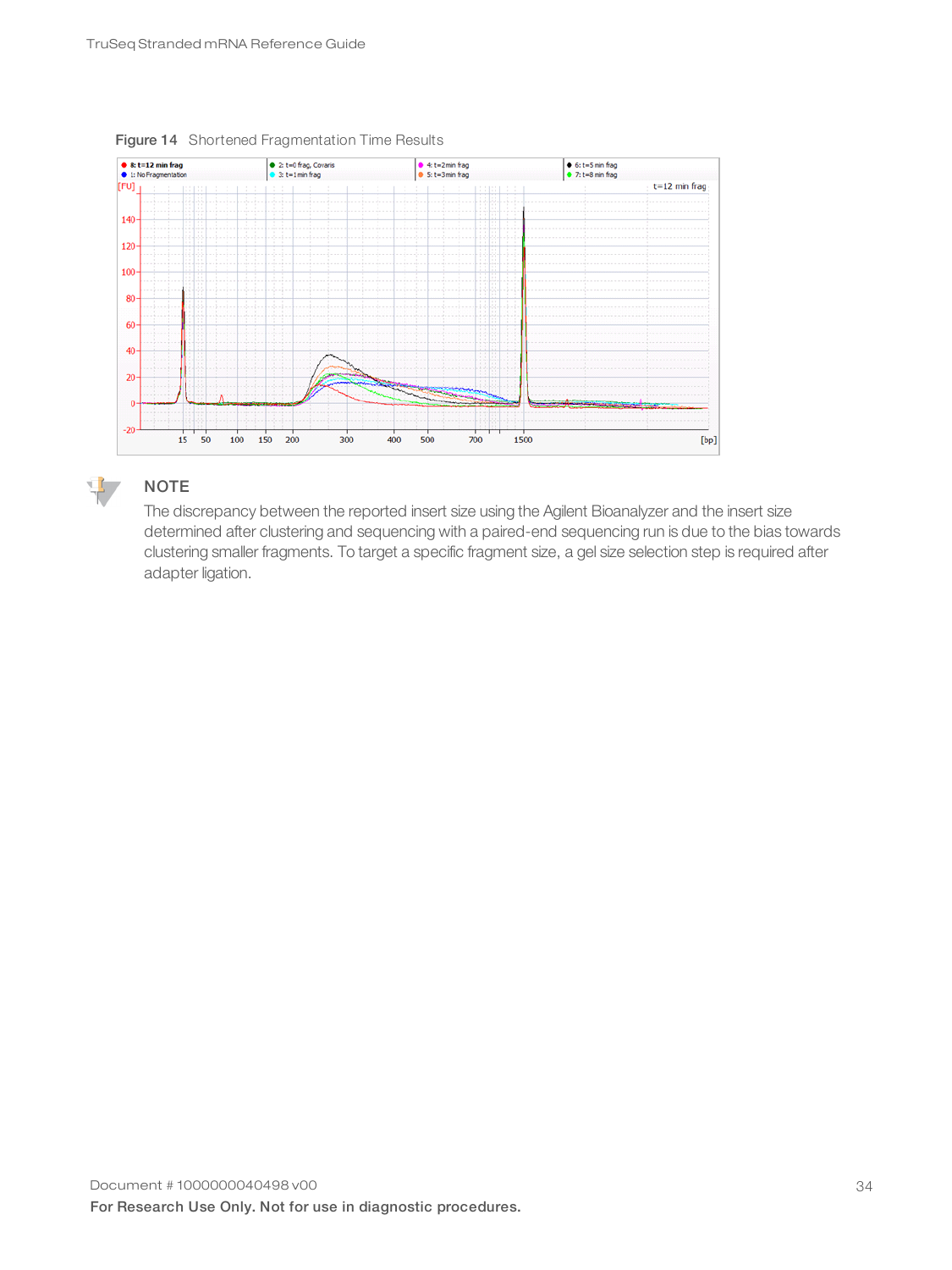# <span id="page-37-0"></span>Technical Assistance

For technical assistance, contact Illumina Technical Support.

| Website: | www.illumina.com         |  |
|----------|--------------------------|--|
| Email:   | techsupport@illumina.com |  |

## Illumina Customer Support Telephone Numbers

| Region                | <b>Toll Free</b> | Regional       |
|-----------------------|------------------|----------------|
| North America         | +1.800.809.4566  |                |
| Australia             | +1.800.775.688   |                |
| Austria               | +43 800006249    | +43 19286540   |
| Belgium               | +32 80077160     | +32 34002973   |
| China                 | 400.635.9898     |                |
| Denmark               | +45 80820183     | +45 89871156   |
| Finland               | +358 800918363   | +358 974790110 |
| France                | +33 805102193    | +33 170770446  |
| Germany               | +49 8001014940   | +49 8938035677 |
| Hong Kong             | 800960230        |                |
| Ireland               | +353 1800936608  | +353 016950506 |
| Italy                 | +39 800985513    | +39 236003759  |
| Japan                 | 0800.111.5011    |                |
| <b>Netherlands</b>    | +31 8000222493   | +31 207132960  |
| New Zealand           | 0800.451.650     |                |
| Norway                | +47 800 16836    | +47 21939693   |
| Singapore             | +1.800.579.2745  |                |
| Spain                 | +34 911899417    | +34 800300143  |
| Sweden                | +46 850619671    | +46 200883979  |
| Switzerland           | +41 565800000    | +41 800200442  |
| Taiwan                | 00806651752      |                |
| <b>United Kingdom</b> | +44 8000126019   | +44 2073057197 |
| Other countries       | +44.1799.534000  |                |

Safety data sheets (SDSs)-Available on the Illumina website at [support.illumina.com/sds.html.](http://support.illumina.com/sds.html)

Product documentation—Available for download in PDF from the Illumina website. Go to [support.illumina.com,](http://www.illumina.com/support.ilmn) select a product, then select Documentation & Literature.